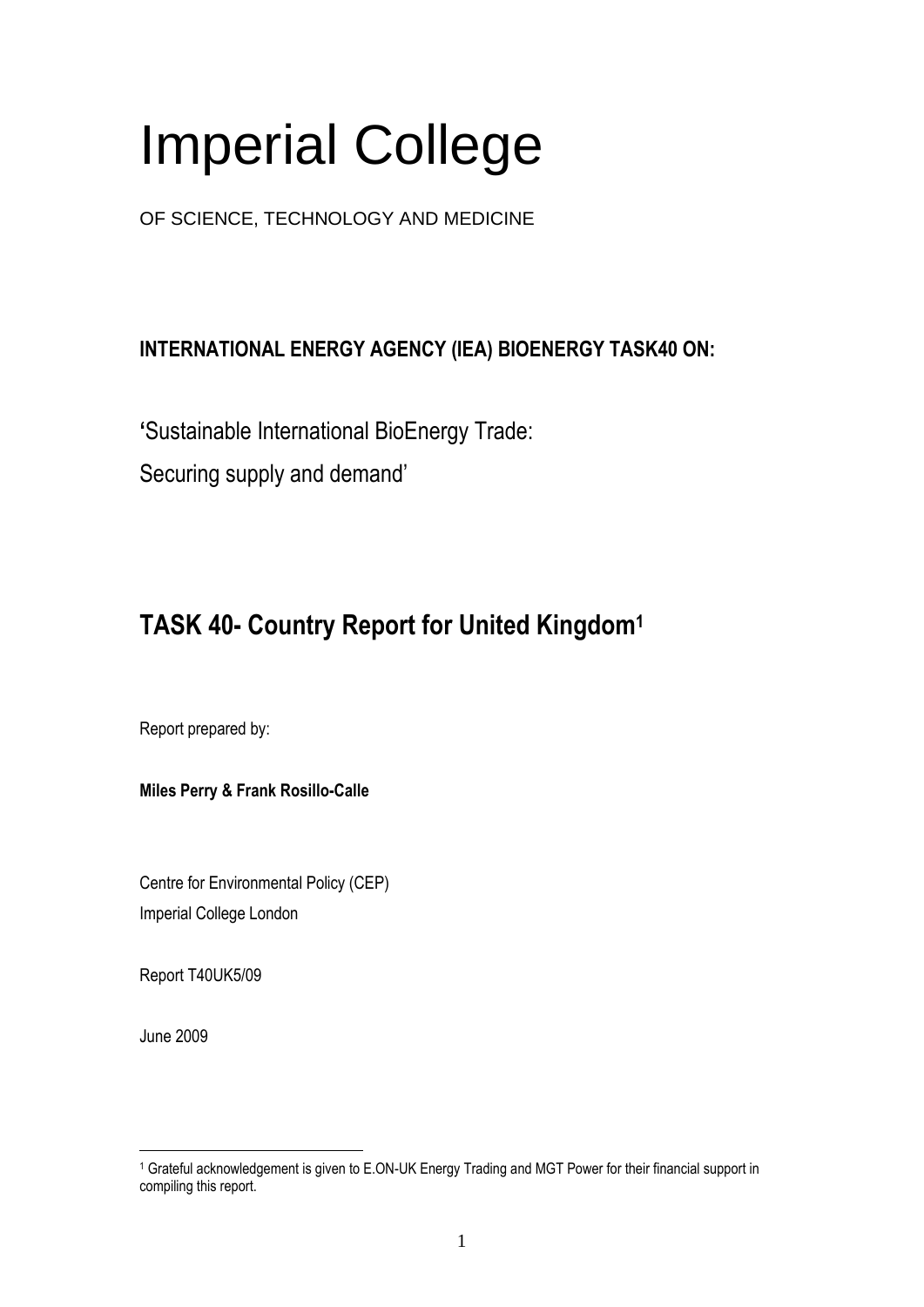#### **Table of Contents**

| 1.2 Greenhouse Gas Emissions & Reduction Requirements7             |  |
|--------------------------------------------------------------------|--|
|                                                                    |  |
|                                                                    |  |
|                                                                    |  |
|                                                                    |  |
|                                                                    |  |
|                                                                    |  |
|                                                                    |  |
| 3. Biomass Consumption in 2007 and Medium-term Biomass Resources17 |  |
|                                                                    |  |
|                                                                    |  |
|                                                                    |  |
|                                                                    |  |
|                                                                    |  |
| 7. Barriers and Opportunities for International Bioenergy Trade33  |  |
|                                                                    |  |
|                                                                    |  |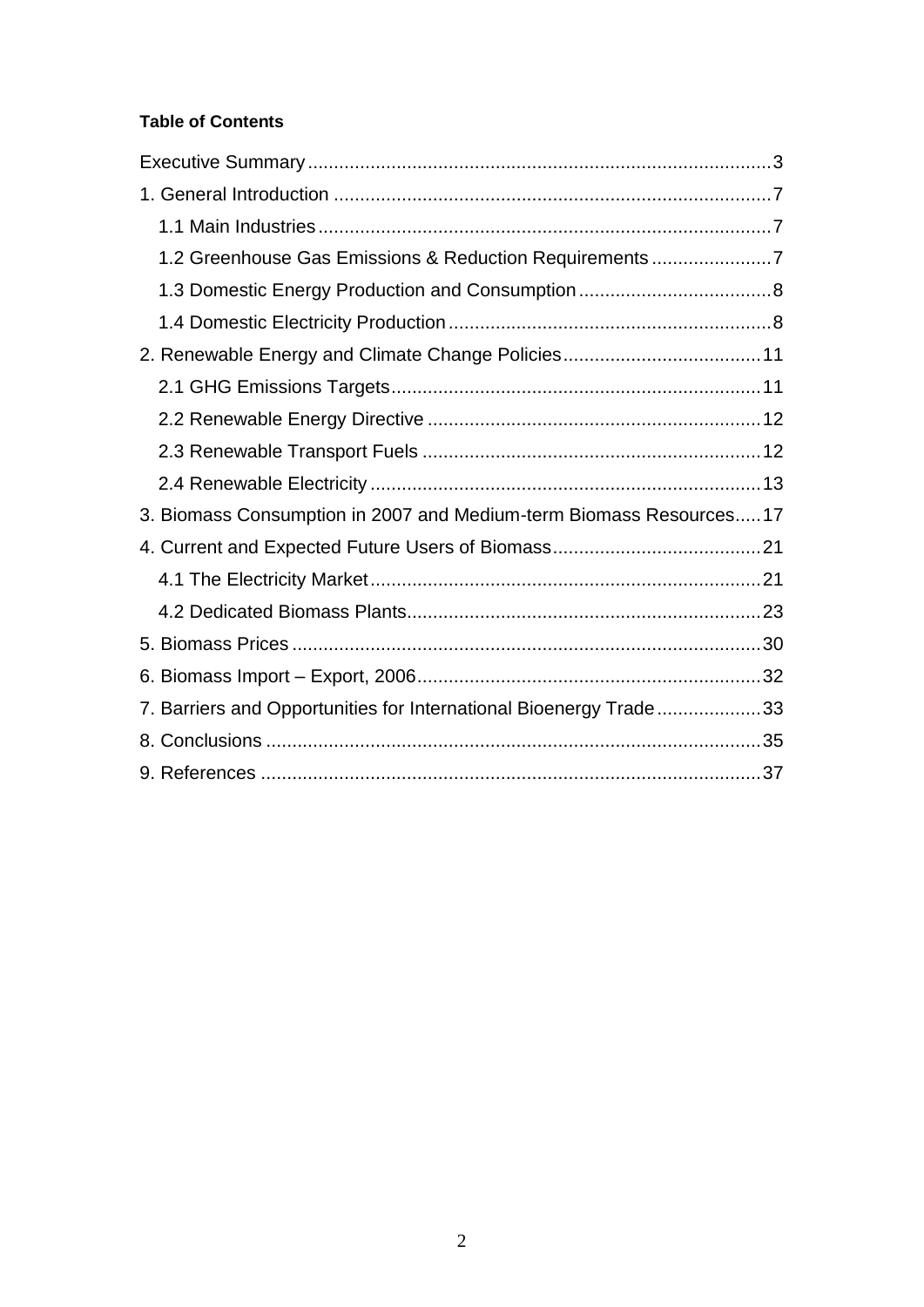#### **Executive Summary**

This UK Country Report is an update of the 2007 study. Since then the UK scene has experienced significant changes. For previous UK Country Reports please visit [www.bioenergytrade.org/countryreports/](http://www.bioenergytrade.org/countryreports/)

#### **The Role of Task 40**

Task 40 was established by the International Energy Agency (IEA) in December 2003 with the aim of focusing on international bioenergy trade and its wider implications<sup>2</sup>. Bioenergy trade has expanded rapidly in recent years. Forestry and agricultural residues, wood chips, pellets and briquettes for use in co-firing and green power, and bioethanol and biodiesel for transport, are all traded at significant scales in national, regional and global energy markets. The future vision for global bioenergy trade is that *"it will develop into a global commodity market which will secure supply and demand in a sustainable way".* The driving force behind the expansion in bioenergy is the potential it holds in providing an affordable and practical renewable source of energy for climate change mitigation, energy security, and rural socioeconomic development.

In order to initiate the development of the framework for the sustainable provision of biomass for energy globally, Task40 has outlined key short-term objectives as follows:

- Provide information, modelling tools, environmental impacts analysis for evaluating biomass markets at different levels.
- Evaluate the factors influencing the supply and demand of biomass for energy.
- Investigate bioenergy trade and exchange national experiences.
- Identify strategies to overcome bioenergy trade barriers.
- Assess sustainability criteria for bioenergy trade and provide "best practice guidelines".
- Increase public awareness of international bioenergy trade.

#### **The role of UK Task 40**

1

UK became a full Member of IEA Task 40 on  $1<sup>st</sup>$  January 2006<sup>3</sup>. The UK is increasingly dependent on energy imports as North Sea oil and gas reserves are running out. Bioenergy remains one of the key components for the provision of low carbon energy in the transport, electricity and heat sectors. The key national instruments for incentivising these bioenergy markets are either in place or under active development e.g. the Renewables Obligation (RO), the Renewable Transport Fuels Obligation (RTFO) and the Renewable Energy Strategy (RES). Biomass is likely to be the major potential source of low carbon energy in the UK as the proportion of energy from RE continue to increase. However, given its limited indigenous potential, a significant share may need to be secured through sustainable and reliable imports. Areas of particular interest for bioenergy trade in the UK include biodiesel and bioethanol for transport and woody biomass and crop residues for CHP

<sup>&</sup>lt;sup>2</sup> For further details of Task 40 objectives, visit  $\frac{www.bioenergytarde.org}{m}$ 

<sup>&</sup>lt;sup>3</sup> In the first Triennium, 2006- 2008 UK Task 40 received some financial support from the DTI, DEFRA, Department of Transport (DfT), Czarnikow Sugar, Drax Power, E.ON-UK Energy Trading and Wessex Grain, to whom we extend our gratitude.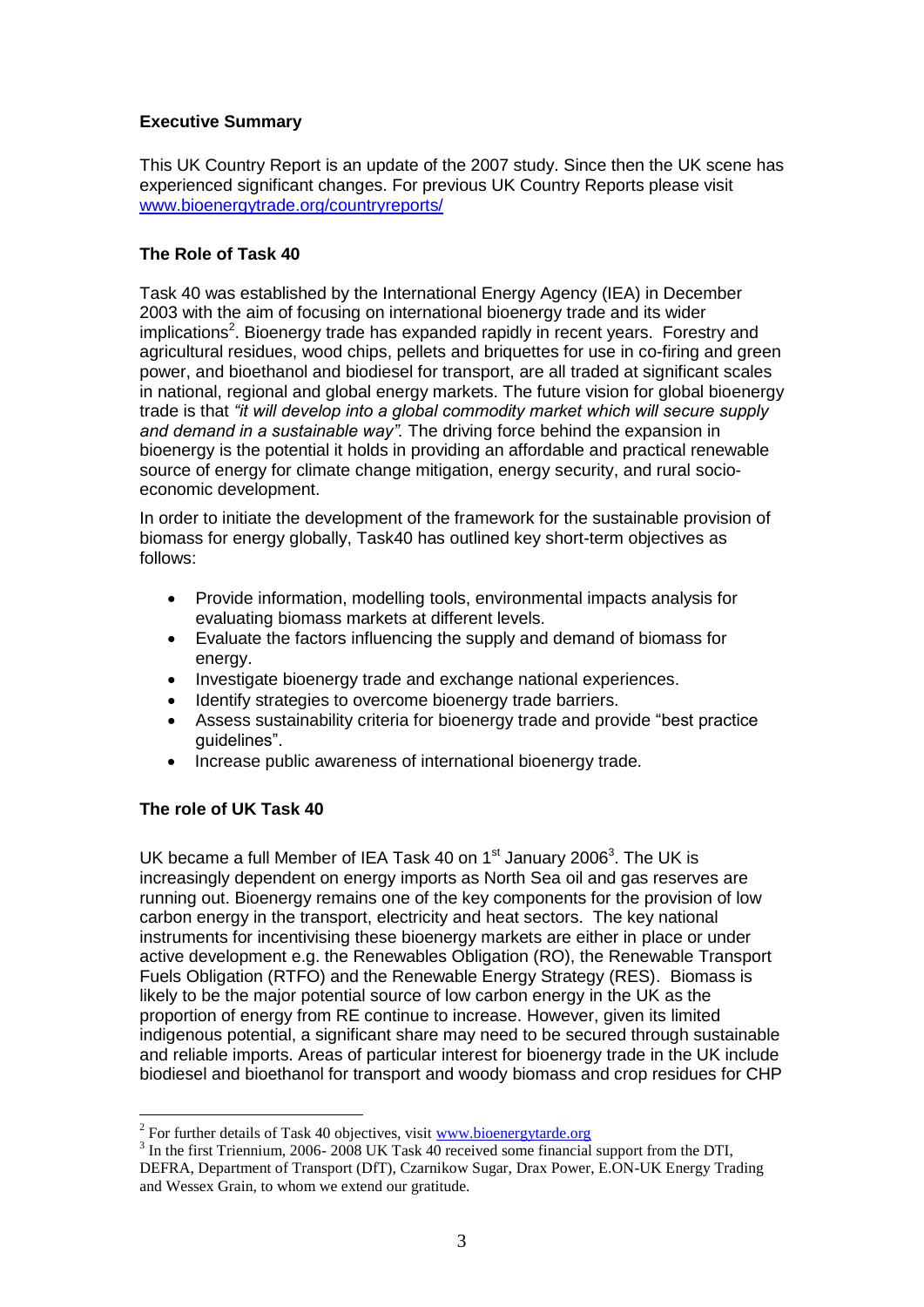and co-firing. The emerging nature of the markets for these forms of biomass means that a high degree of volatility and uncertainty can be expected in both prices and security of supply (volume, quality and environmental provenance).

The aim of the UK Country Report is to:

- Present a brief overview of the UK energy sector and policy
- Assess the role of renewable energy (RE), particularly bioenergy
- Assess the market potential for biofuels
- Assess the potential for international bioenergy trade

#### **The UK Scene**

Due to the UK"s unique position as net exporter of energy in the past few decades, energy from renewable sources was not regarded by successive governments as a high policy priority, compared to most other EU Member States. However, this has changed and the past or so decade has seen a rapid increase in the use of RE sources for heat and electricity generation, and biofuels (biodiesel and ethanol) for transport.

The UK economy is dominated by the service sector which accounts for 75.2% of GDP, compared to 1% for agriculture, 6% for construction and 18% for other productive industries. The total land area used to grow crops in 2008 was 4.7 Mha. The largest arable crops by area are wheat, barley and oilseed rape, accounting for 44%, 22% and 13% of the agricultural land area respectively [3].

#### **UK Energy Consumption and Production**

In 2007, total primary energy supply (TPES) was 9.87 EJ (235.9 Mtoe), greater than the 2006 level of 9.7 EJ but 4.6% lower than the level in 2000. Indigenous production accounted for 7.8 EJ. The largest single source of primary energy consumed was natural gas, accounting for 39.8%. Hydroelectricity, renewables and waste accounted for 1.8% of TPES, compared to 1.7% in 2005 and 0.9% in 2000.

Total electricity supplied in the UK was 378TWh (1.36 EJ) in 2007 and an estimated 381 TWh in 2008. Electricity generated from renewable sources in 2007 was 70.8 PJ, compared to 38.2 PJ in 2003. Co-firing of biomass coal grew by 148% between 2004 and 2005 (9.1 PJ), but fell to 7.0 PJ from 2006 to 2007.

UK heat use in 2007 is estimated to be 3.3 EJ, of which 54% was used in the domestic sector, 30% in industry and 16% in the commercial and public sectors [8], Generation of heat from renewable sources<sup>4</sup> was 30.5 PJ, compared to 24.9 PJ in 2003. The largest single contributor in 2007 was domestic wood combustion, which accounted for 60% of heat generated (sect. 1.5).

In 2007, UK consumption of transport biofuels stood at 15.2 PJ while consumption of petrol and diesel in road transport stood at 773 PJ and 890 PJ respectively, giving a biofuel penetration of 0.9%. In April 2008, the Renewable Transport Fuel Obligation (RTFO) came into force, mandating a biofuel penetration of 2.5% by volume.

#### **GHG Emissions Targets**

1

<sup>4</sup> Excludes generation from non-biodegradable waste fractions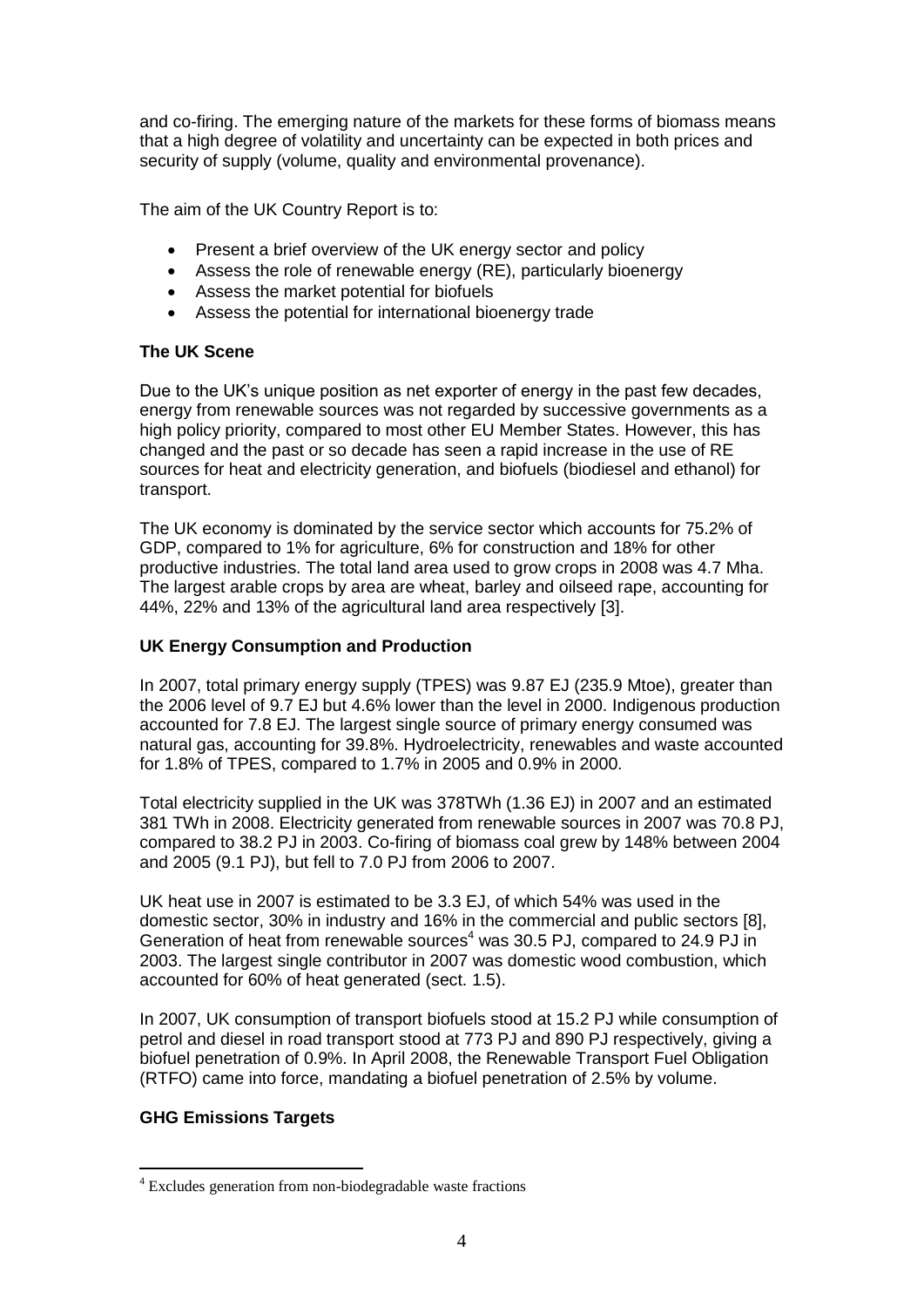The target of the 2006 Climate Change Programme [9] is a reduction in  $CO<sub>2</sub>$ emissions by 2010 of 20% compared to a baseline 1990 level. The UK"s target under the Kyoto Protocol requires a 12.5% reduction in emissions of all GHG in the period 2008-2012. In 2007, UK GHG emissions were 18.4% below 1990 levels, and 21.7% below when net purchases under European Emissions Trading Scheme (EU-ETS) are included.

#### **Policy Setting**

The overall goals of UK energy policy up to 2050 are set out in the Energy White Paper of 2003<sup>5</sup>. The overall objective is "to put the UK on a path to cutting  $CO<sub>2</sub>$ emissions by some 60% by about 2050, with real progress by 2020". To meet this target, an overall renewable share of 15% is mandated for the UK. In 2008, The Renewable Energy Strategy consultation was launched in order to devise the policy measures that would meet the Directive"s commitments. At present, renewable energy in the UK is supported primarily through the Renewables Obligation (RO) and RTFO – both of which mandate minimum renewable shares in electricity and road transport fuel supply respectively (sect. 2.2).

The RO was introduced in 2002 as a means of meeting the domestic target to supply 10% of electricity from renewable sources by 2010. In 2007/08, the RO required a renewable share of 7.9% of electricity supplied, amounting to 22.86TWh (82.3 PJ). From April 2009 onwards, the RO has been modified in an attempt to provide greater support to emerging technologies. The 2009 RO Order also introduces a reporting requirement for suppliers of electricity from biomass. Several other policy measures are available to support the use of biomass for electricity, though most are not exclusively aimed at biomass or electricity production e.g. Climate Change Levy (CCL, EU-ETS and Energy Crop Scheme (sect. 2.4).

The main policy measure to encourage renewable transport fuel is the RTFO. This is an obligation placed on transport fuel suppliers to supply renewable fuels equivalent to 2.5% of total road transport fuel sales (by volume) in 2008/09, reaching 5% by 2013 (sect 2.3).

#### **Biomass Consumption and Potential (sect.3)**

In 2007, total consumption of the biomass sources listed was 155 PJ, compared to 145 PJ in 2006 and 138 PJ in 2005. The single most important source is landfill gas 64.79 PJ, followed by straw, SRC and other biomass, with 36.54 PJ; biofuels represented just over 15 PJ.

The total UK exploitation of biomass resources in 2007 was just over 127 PJ, far below the total potential e.g. it is estimated at 690 PJ in 2020 (Table 4).

The major source of electricity generation from biomass is through anaerobic digestion of landfill and sewage gas, followed by co-firing with coal. A new feature is that the total generation capacity of dedicated biomass facilities is increasing yearon-year and may also require a significant contribution from imported feedstocks in future with a combined capacity close to 2GWe (see Table 8).

<sup>1</sup> 5 See UK Country Report, Dec/2007.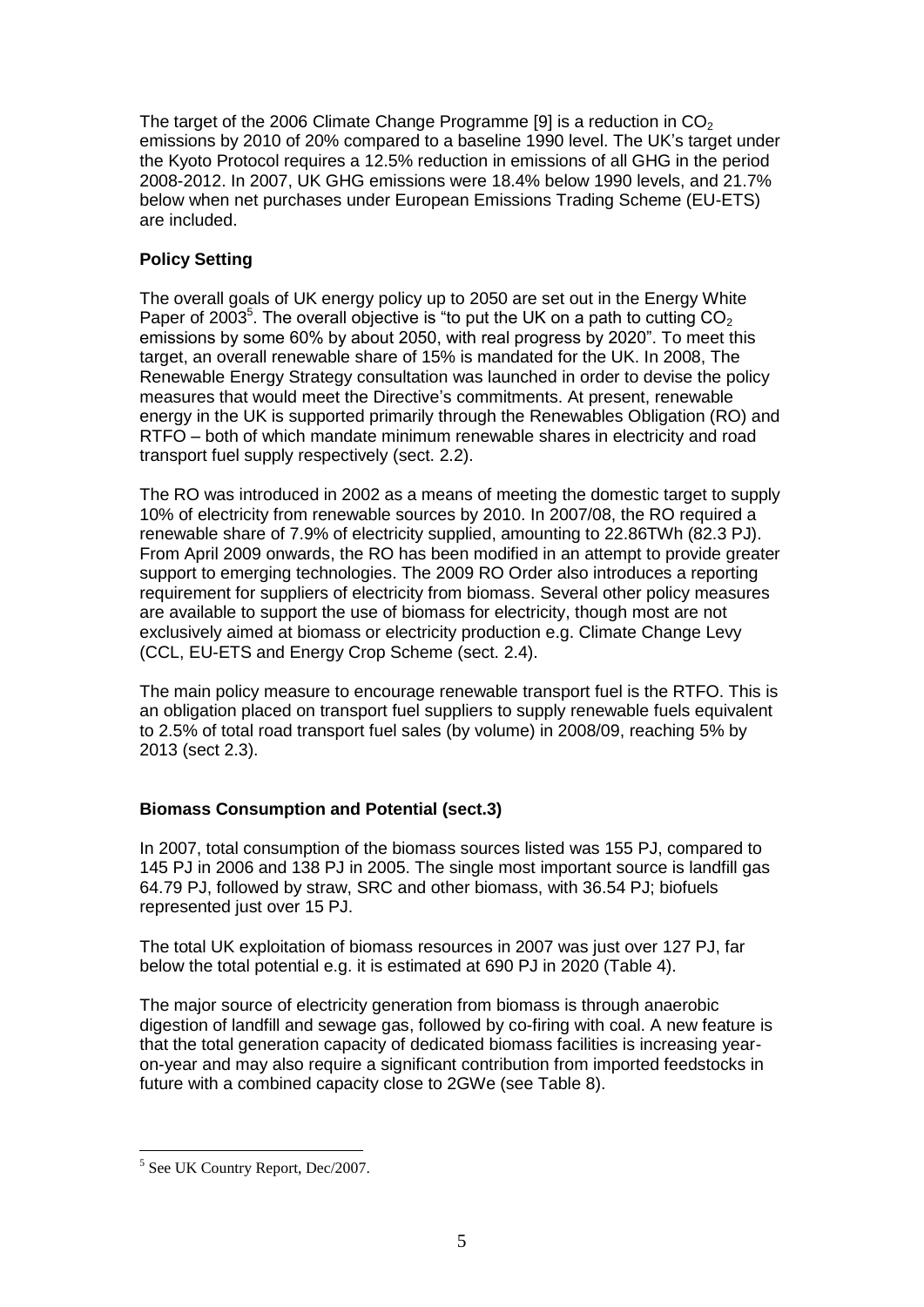Co-firing electricity market more than doubled between 2004 and 2005 but has fallen since then e.g. in 2005 about 1.4 Mt of biomass were consumed but just over 1.0 Mt in 2007 (Table 6). From 2006 onwards the attractiveness of co-firing compared to other renewable electricity options has been affected by developments in the Renewables Obligation.

In April 2008, the RTFO came into force, mandating a biofuel supply equivalent to 2.5% of the total volume of fuel supplied for road transport, c.1.3 billion litres of biofuel supplied, compared to a total road transport fossil fuel supply of 46 billion litres [34]. In the 11 months from 15 April 2008 to 14 March 2009, biodiesel an bioethanol accounted for 84% (967 Ml) and 16% (190 Ml) respectively of fuel supplied under the policy. Declared imports accounted for 62% of biofuel supplied, with a further 30% coming from unknown sources (sect. 3.2).

Installed production capacity for biofuels in the UK is witnessing a significant increase. For example, biodiesel production capacity is expected to increase from 0.89Mt in 2007/08 to 2.67Mt in 2010/1; and that of bioethanol from 1.15Mt in 2008/09 to 1.93Mt in 21011 (Tables 10 & 11). The rapid demand for biofuels in the UK market will require considerable increase in imports; unfortunately, it is difficult to find reliable data. Table 13 summarises imports and exports.

#### **Prospects for International Bioenergy Trade**

It is difficult to obtain detailed reliable information concerning the level of bioenergy imports into the UK. There are two main difficulties: i) reluctance of suppliers and consumers to provide data as this is often regarded as commercially sensitive, and ii) difficulties with statistical classification as most imports are not necessarily classified as energy.

The main drivers for international bioenergy trade in the UK are the RO and RTFO, both of which provide a guaranteed market for renewable energy without specifying that eligible biomass be sourced domestically. Of the two policies, the RTFO appears to be the greater driver to bioenergy trade, mainly because the 1<sup>st</sup> year RTFO target has been fully met through supply of biofuel whereas the value of the buy-out fund continues to be significant in the RO. The transport biofuels market in 2008/09 has been dominated by imports. The import-dependency in UK biofuel consumption may diminish in the near-future as a result of the anti-dumping and countervailing duty imposed by the European Union on exports of biodiesel from the US.

Significant advances have been made on certification issues in past few years. However, certification is unlikely to solve social, economic, environmental, and sustainability problems posed by land use, resources, etc as currently most (or none) of the schemes are not an effective substitute for positive governmental legislation. In addition, if certification schemes are not easily and effectively implemented, they can hinder rather than enhance international bioenergy trade.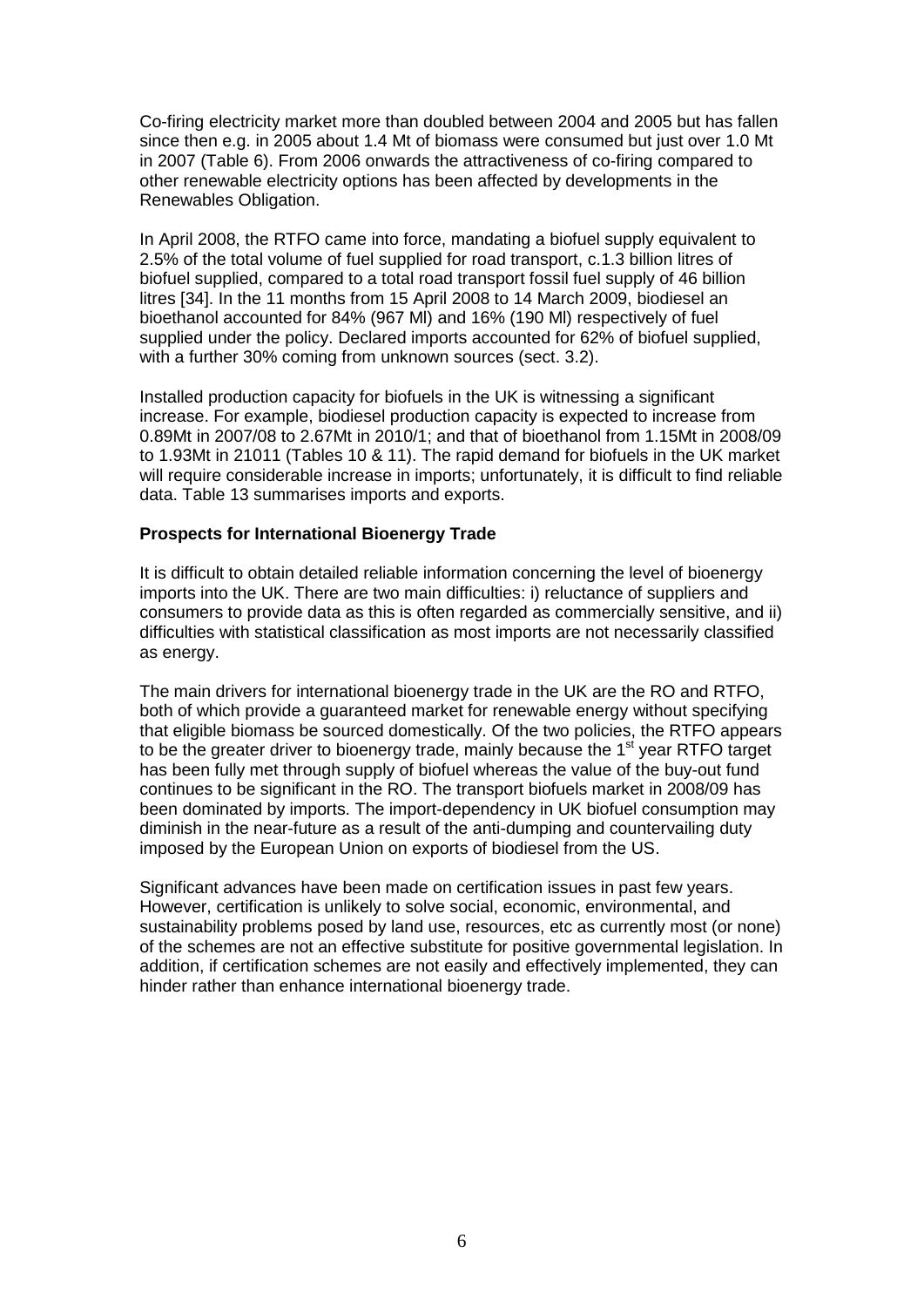#### **1. General Introduction**

The population of the UK stood at 60.9 million inhabitants in mid-2007, giving average GDP per capita in the financial year 2007-08 of €33,578 (£23,984<sup>6</sup>) [1, 2]. The total land area of the UK is 24.2 million hectares (Mha), of which total agricultural land in 2007 accounted for 18.7 Mha (77%). Of this, arable land accounted 5.78 Mha rising to 6.01 Mha in 2008. Total forest area accounted for 2.8 Mha in 2008, around 30% higher than the 1980 level [3].

#### **1.1 Main Industries**

The UK economy is dominated by the service sector which accounts for 75.2% of GDP, compared to 1% for agriculture, 6% for construction and 18% for other productive industries. In terms of gross value added, no particular industry dominates the "other productive" sector. The largest of these industries are food and beverages; pulp, paper, publishing and printing; and chemicals, each accounting for 1.6%-1.8% of gross value added in 2006. In 2008, agriculture, forestry, hunting and fishing employed 480,000 people [4]. The total land area used to grow crops in 2008 was 4.7 Mha. The largest arable crops by area are wheat, barley and oilseed rape, accounting for 44%, 22% and 13% of the agricultural land area respectively [3].

#### **1.2 Greenhouse Gas Emissions & Reduction Requirements**

In 2008, UK emissions of greenhouse gases (GHG) were 624 Mt of  $CO<sub>2</sub>$  equivalent (MtCO<sub>2</sub>eq), 19.3% lower than in 1990 [5]. Under the Kyoto Protocol, the UK is committed to reducing GHG emissions by 12.5% compared to 1990 levels by 2010. An actual reduction of 19.4% is expected by that time [6]. However, it is less likely that the UK will meet subsequent GHG emissions and renewable energy targets (see Section 2).

<sup>&</sup>lt;u>.</u>  $6$  All currency conversions assume £1 =  $61.4$  as per Bank of England exchange rate statistics,

[www.bankofengland.co.uk.](http://www.bankofengland.co.uk/) This is the average exchange rate for years 2006-2008, However, the £ has depreciated considerably against the € in recent years. £1 was worth over €1.40 prior to November 2007, reached a monthly average low of €1.08 in March 2009 and has been trading at €1.10-€1.20 more recently.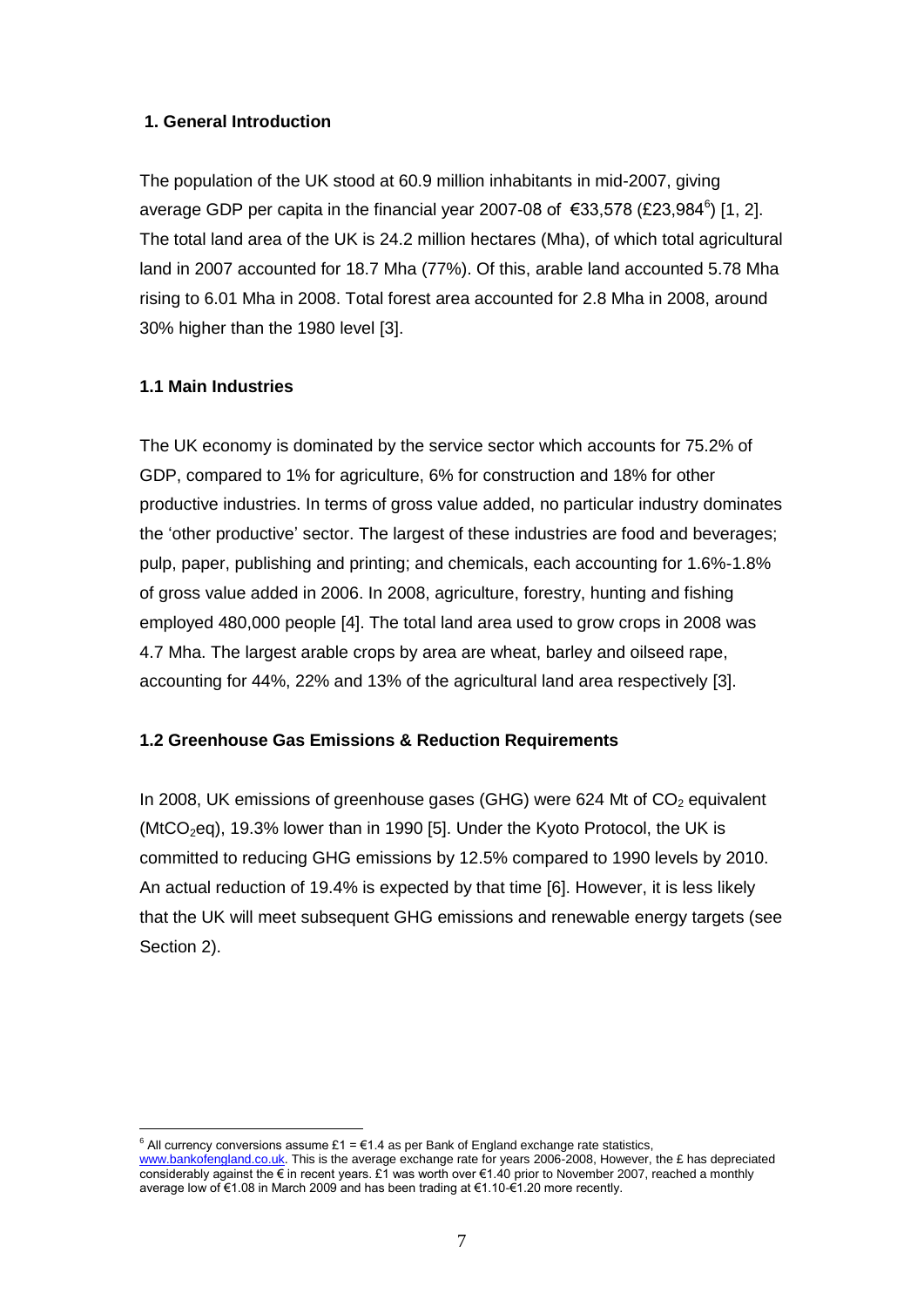#### **1.3 Domestic Energy Production and Consumption<sup>7</sup>**

In 2007, total primary energy supply (TPES) was 9.87 EJ (235.9Mtoe), greater than the 2006 level of 9.7 EJ but 4.6% lower than the level in 2000. Indigenous production accounted for 7.8 EJ. The largest single source of primary energy consumed was natural gas, accounting for 39.8%. Hydroelectricity, renewables and waste accounted for 1.8% of TPES, compared to 1.7% in 2005 and 0.9% in 2000. The UK has been a net importer of primary energy since 2004. The UK"s import dependency, the percentage of imports in gross inland consumption of primary fuels, stood at 20.2%, slightly below the level for 2006 (21.3%). Net imports of coal were equivalent to 69% of domestic coal consumption while gross imports of natural gas were equivalent to 32% of domestic consumption, compared to 23% in 2006. Domestic crude oil production stood at 70,000 tonnes, higher than 2006 production but lower than in 2002 and before when production was over 100,000 tonnes. Imports of crude oil in 2007 were 50,000 tonnes and exports 45,000 tonnes. Trade in refined petroleum products is mostly bi-directional (import and export), with the UK as a net exporter of most major petroleum products – a notable exception being diesel, in which the UK is a net importer.

#### **1.4 Domestic Electricity Production**

1

Total electricity supplied in the UK was 378 TWh (1.36 EJ) in 2007 and is estimated to reach 381 TWh in 2008, a breakdown by source for 2007 is shown in Figure 1.

 $^7$  All references in this section are from the Digest of UK Energy Statistics [7] unless otherwise stated. These statistics are reported as high heating values (gross calorific values).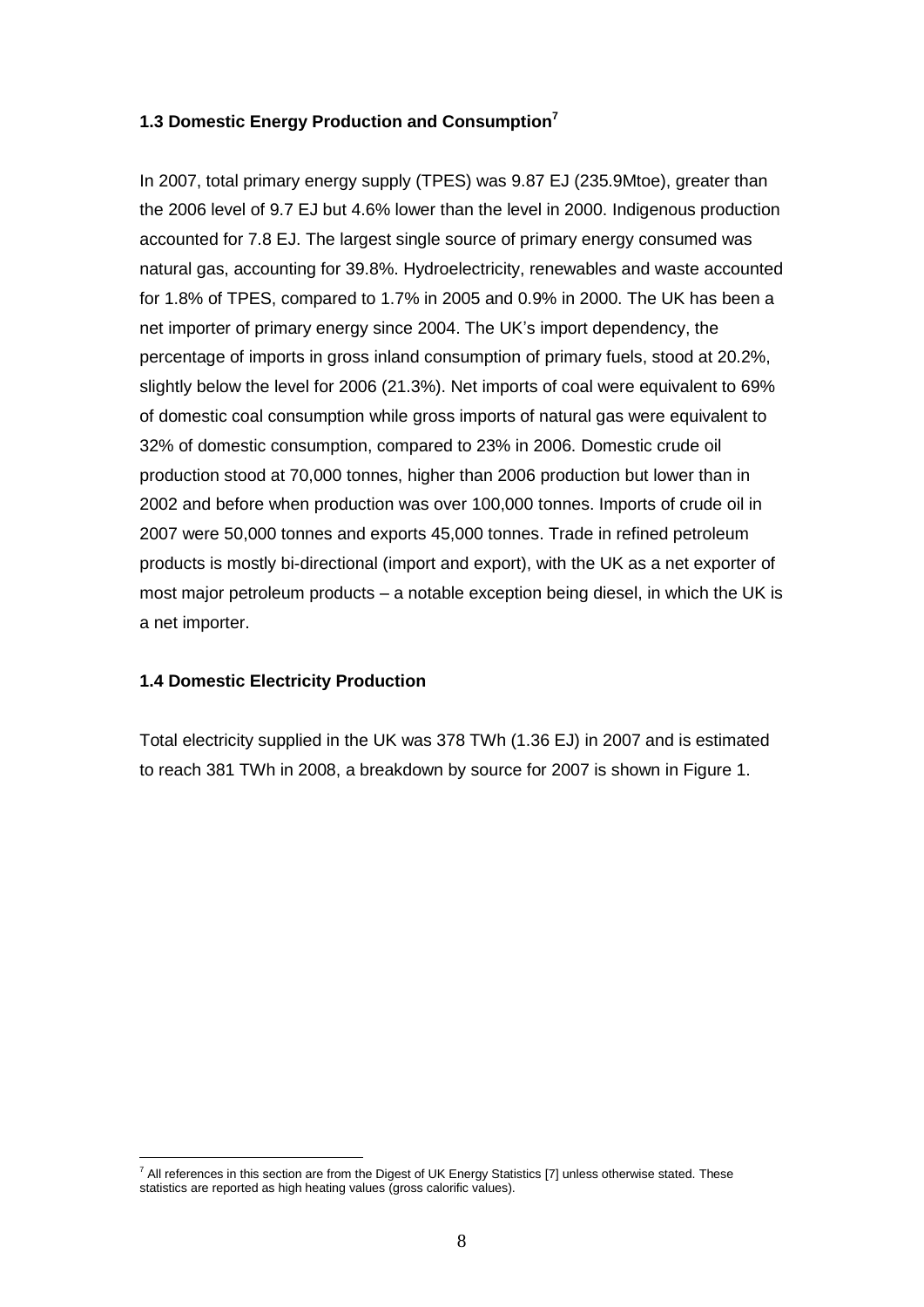

**Figure 1:** UK electricity supplied by source

Electricity generated from renewable sources in 2007 was 70.8 PJ, compared to 38.2 PJ in 2003. In absolute terms, the largest generation technologies are hydro and landfill methane while wind has achieved the greatest growth in generation. Co-firing of biomass with coal grew by 148% between 2004 and 2005 but from 2006 to 2007, generation from co-firing fell from 9.1 PJ to 7.0 PJ. Figure 2 shows electricity generation from renewable sources 2000 throughout 2006. As can be appreciated wind power has seen a significant growth.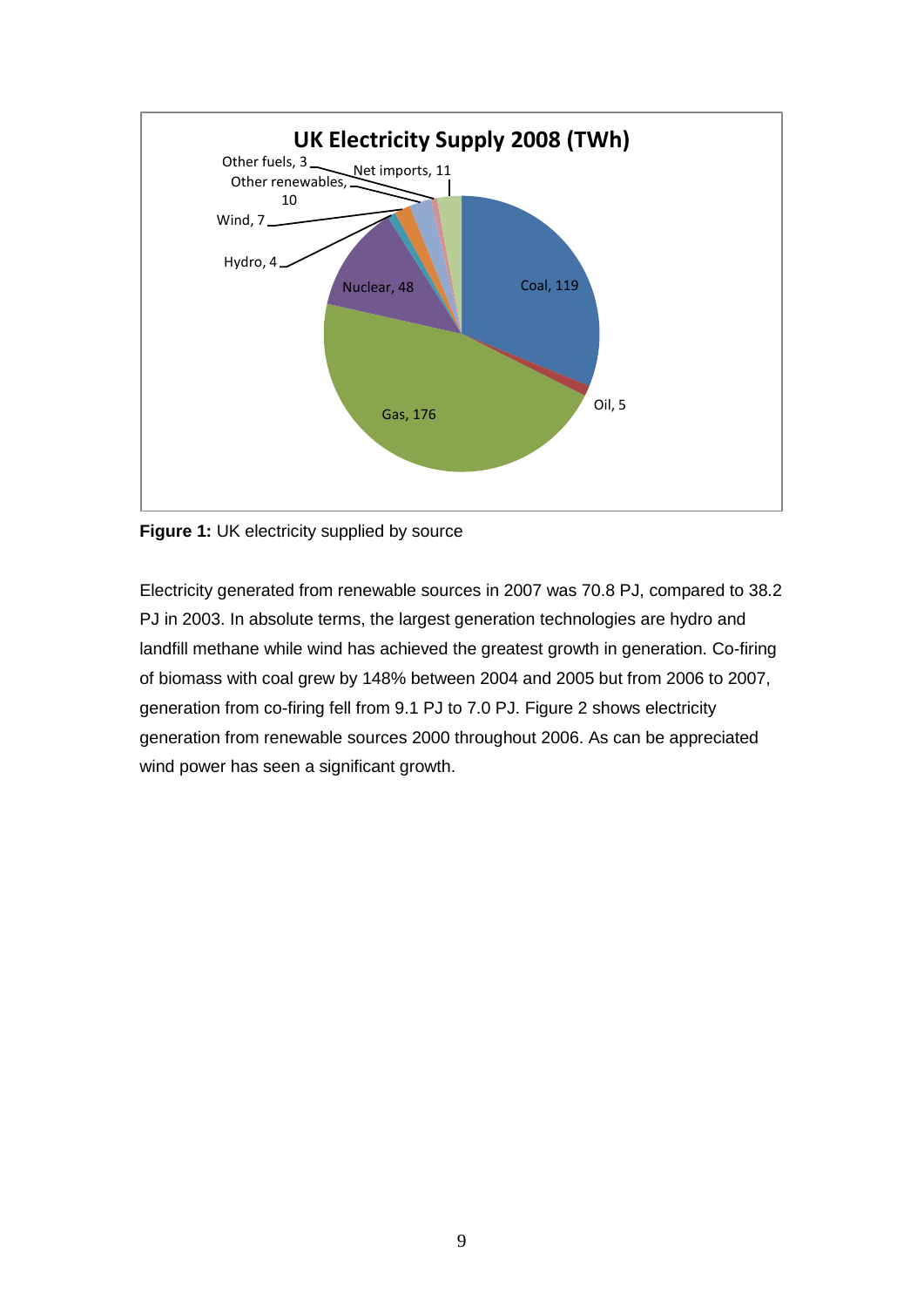



#### **1.5 Energy Consumption for Heat**

UK heat use in 2007 is estimated to be 3.3 EJ, of which 54% was used in the domestic sector, 30% in industry and 16% in the commercial and public sectors [8], Generation of heat from renewable sources $8$  was 30.5 PJ, compared to 24.9 PJ in 2003. The largest single contributor in 2007 was domestic wood combustion, which accounted for 60% of heat generated (see Figure 3).

1

<sup>8</sup> Excludes generation from non-biodegradable waste fractions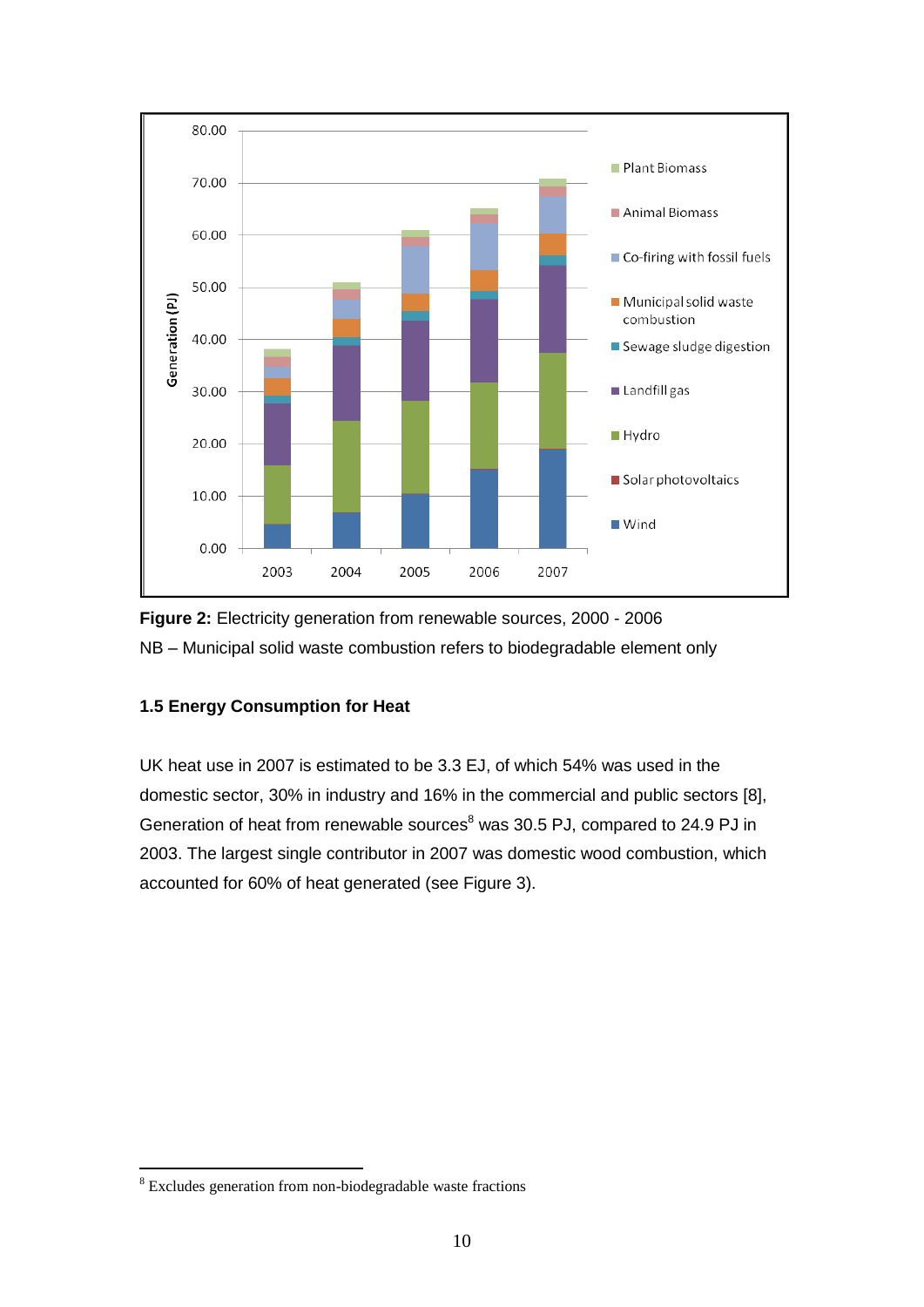

**Figure 3:** Heat Generated from Renewable Sources **Source:** [8]

#### **1.6 Renewable Transport Fuels**

In 2007, UK consumption of transport biofuels stood at 15.2 PJ while consumption of petrol and diesel in road transport stood at 773 PJ and 890 PJ respectively, giving a biofuel penetration of 0.9%. In April 2008, the RTFO came into force, mandating a biofuel penetration of 2.5% by volume. The effect of the RTFO is discussed in greater detail in sections 2.3, 4 and 5.

#### **2. Renewable Energy and Climate Change Policies**

#### **2.1 GHG Emissions Targets**

The target of the 2006 Climate Change Programme [9] is a reduction in  $CO<sub>2</sub>$ emissions by 2010 of 20% compared to a baseline 1990 level. In 2007, emissions were 12.8% below the baseline once net purchases under the European Emissions Trading Scheme (EU-ETS) were included. The UK"s target under the Kyoto Protocol requires a 12.5% reduction in emissions of all GHG in the period 2008-2012. In 2007, UK GHG emissions were 18.4% below 1990 levels, and 21.7% below when net purchases under EU-ETS are included [5].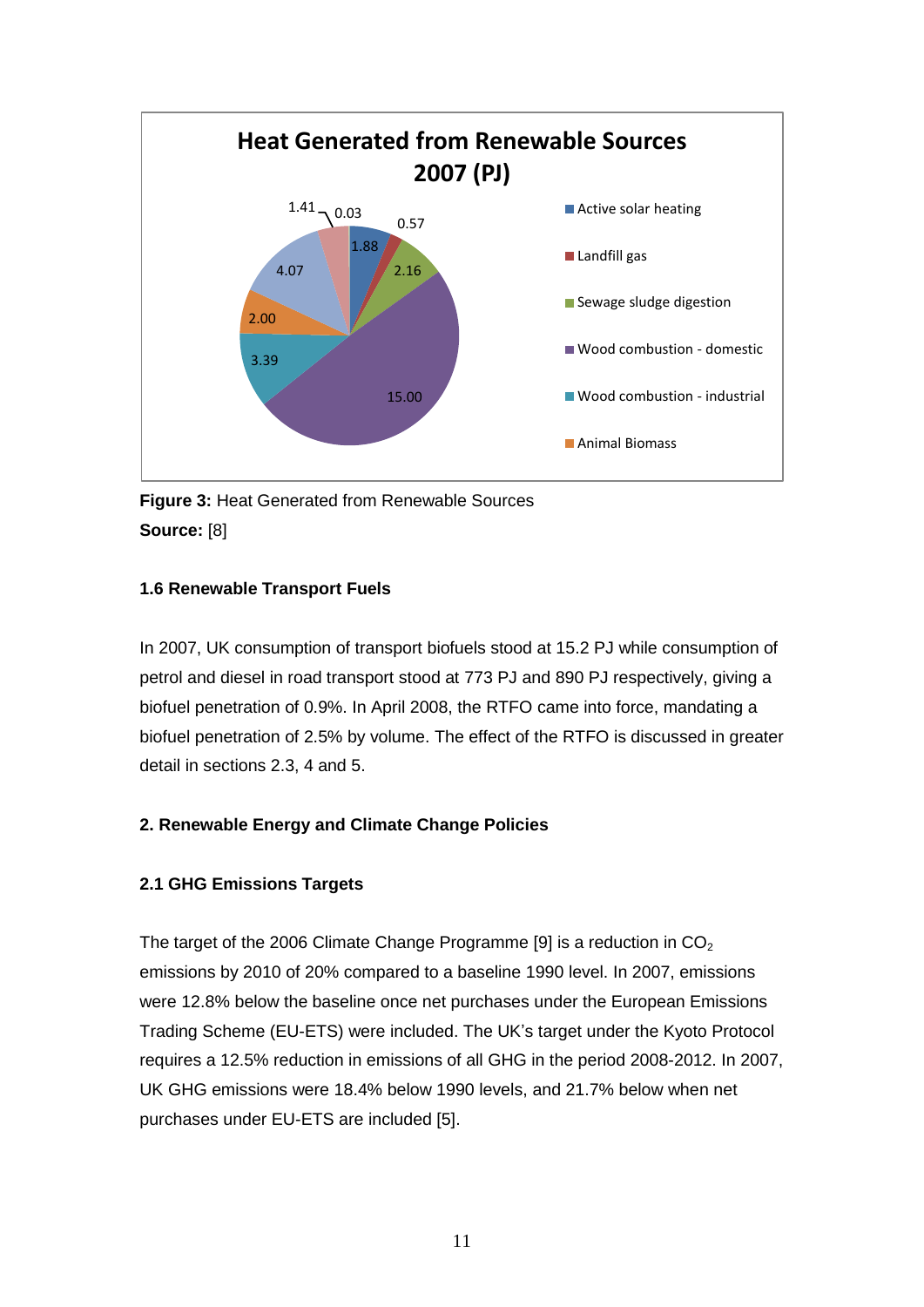The 2008 Climate Change Act [10] set a legally binding target of an 80% reduction in GHG emissions from 1990 levels by 2050, including an interim target of 26% reduction in  $CO<sub>2</sub>$  emissions by 2020 and various monitoring mechanisms. Despite the legally binding nature of the target, policy mechanisms to ensure it is met have yet to be fully determined.

#### *2.2 Renewable Energy Directive*

Under the Renewable Energy Directive [11], the EU as a whole is obliged to supply 20% of final energy consumption from renewable sources by 2020, including 10% renewable energy in transport. To meet this target, an overall renewable share of 15% is mandated for the UK. In 2008, The Renewable Energy Strategy consultation [8] was launched in order to devise the policy measures that would meet the Directive's commitments. At present, renewable energy in the UK is supported primarily through the Renewables Obligation (RO) and RTFO – which mandate minimum renewable shares in electricity and road transport fuel supply respectively. The eventual Renewable Energy Strategy may include the strengthening of these measures and/or introduction of new measures such as a renewable obligation for heat.

#### **2.3 Renewable Transport Fuels**

The main policy measure to encourage renewable transport fuel is the RTFO. This is an obligation placed on transport fuel suppliers to supply renewable fuels equivalent to 2.5% of total road transport fuel sales (by volume) in 2008/09 $^{\circ}$ . The obligation increases to 5% by 2013 according to the following schedule as shown in Figure 4.

> 2009-10 2010-11 2011-12 2012-13 2013-Year New target 3.25% 3.5% 4% 4.5% 5%

**Figure 4:** Renewable fuel obligation levels under the RTFO **Source:** Renewable Fuels Agency

Since the blends stipulated in the obligation are expressed on a volumetric basis they are substantially below the reference value of 5.75% set out in the European Biofuels Directive [12] (5% biofuel by volume is equivalent to 3.4% and 4.4% by energy

1

 $9^9$  Each obligation period begins on April 15<sup>th</sup> and runs for one year.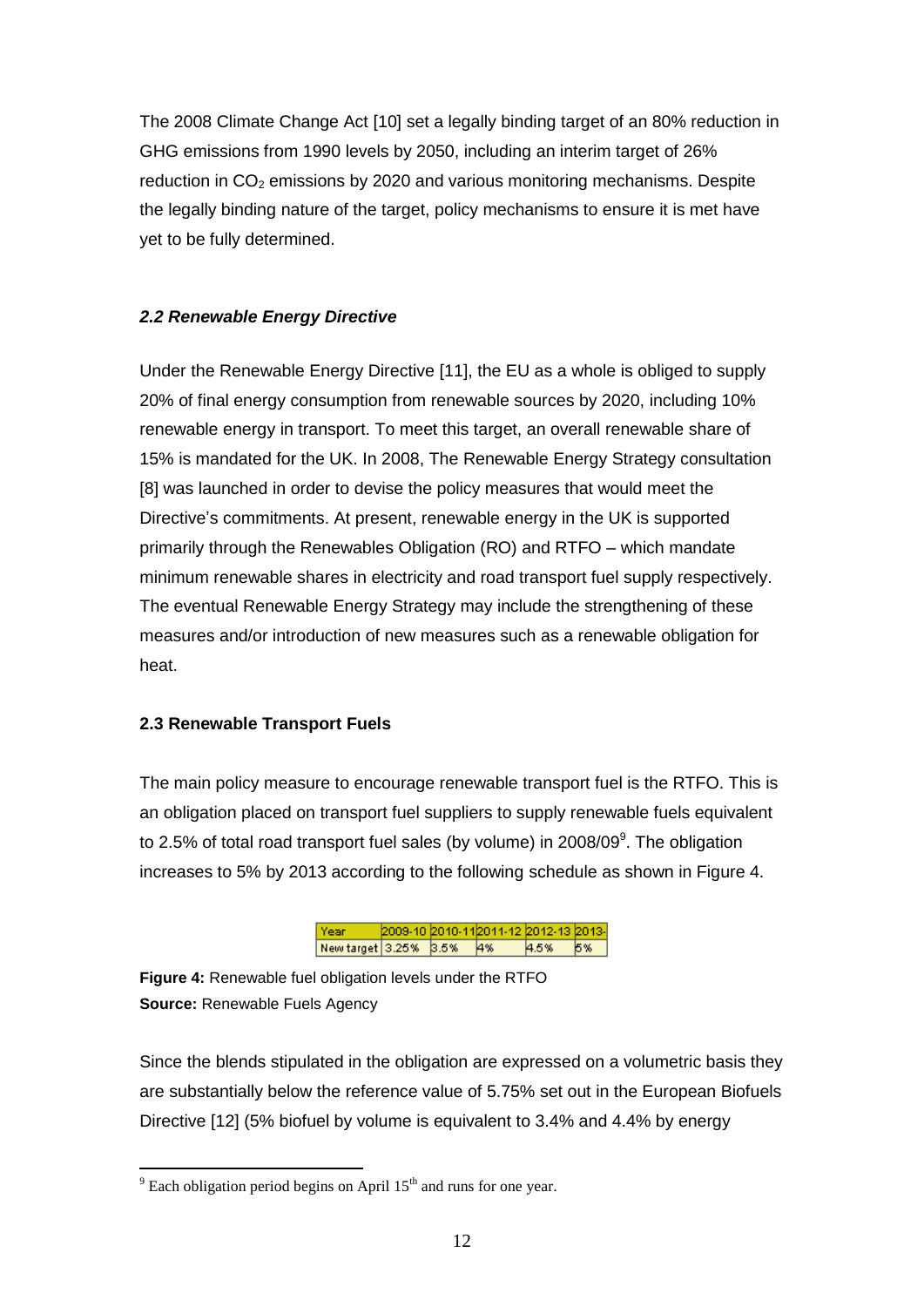content for bioethanol and biodiesel respectively [13]). Although the RTFO is aimed at the promotion of renewable fuels in general (rather than biofuels specifically), bioethanol, biodiesel and biogas are currently the only fuels specifically dealt with in the legislation.

Under the RTFO, obligated parties must pay £0.1 ( $\epsilon$ 0.14) for every litre of renewable fuel that they fail to supply. The proceeds from these payments are then repaid to participants who do supply renewable transport fuel, in proportion to the amount of fuel supplied. In addition to the RTFO, biofuels benefit from excise duties that are lower than for their fossil equivalents. Duty for unleaded petrol and diesel stands at £0.54/ litre ( $\epsilon$ 0.76) compared to £0.34 ( $\epsilon$ 0.48) for bioethanol and biodiesel.

The RTFO does not offer differentiated levels of support to biofuels depending on their origin, social and environmental impacts or demonstrable GHG emissions savings. However, the policy does include a reporting framework that obliges each fuel supplier to provide information concerning the carbon emissions and sustainability implications of their biofuel. It is the government"s stated intention from 2011 to reward only biofuels that meet qualifying sustainability standards [8].

#### **2.4 Renewable Electricity**

1

The RO was introduced in 2002 as a means of meeting the domestic target to supply 10% of electricity from renewable sources by 2010. The RO operates in a similar fashion to the RTFO, with mandatory caps set annually and the ability for suppliers to trade RO certificates (ROCs) or pay into a buy-out fund if they are unable to meet their obligation through ROCs generated in-house<sup>10</sup>. In 2007/08, the RO required a renewable share of 7.9% of electricity supplied, amounting to 22.86 TWh (82.3 PJ). However, only 64% of the obligation was actually met by ROCs, with the rest of the obligation being discharged through payment of the buy-out price.

From April 2009 onwards, the RO has been modified in an attempt to provide greater support to emerging technologies while reducing rewards to technologies that are closer to being financially viable without government support. Rather than mandating a fixed supply of renewable electricity per MWh, the RO now requires a fixed number of ROCs – with some technologies receiving more ROCs per MWh than others, as

 $10$  Electricity suppliers (the obligated party under the RO) do not necessarily generate their own electricity. The ability to trade ROCs is therefore an essential part of the RO.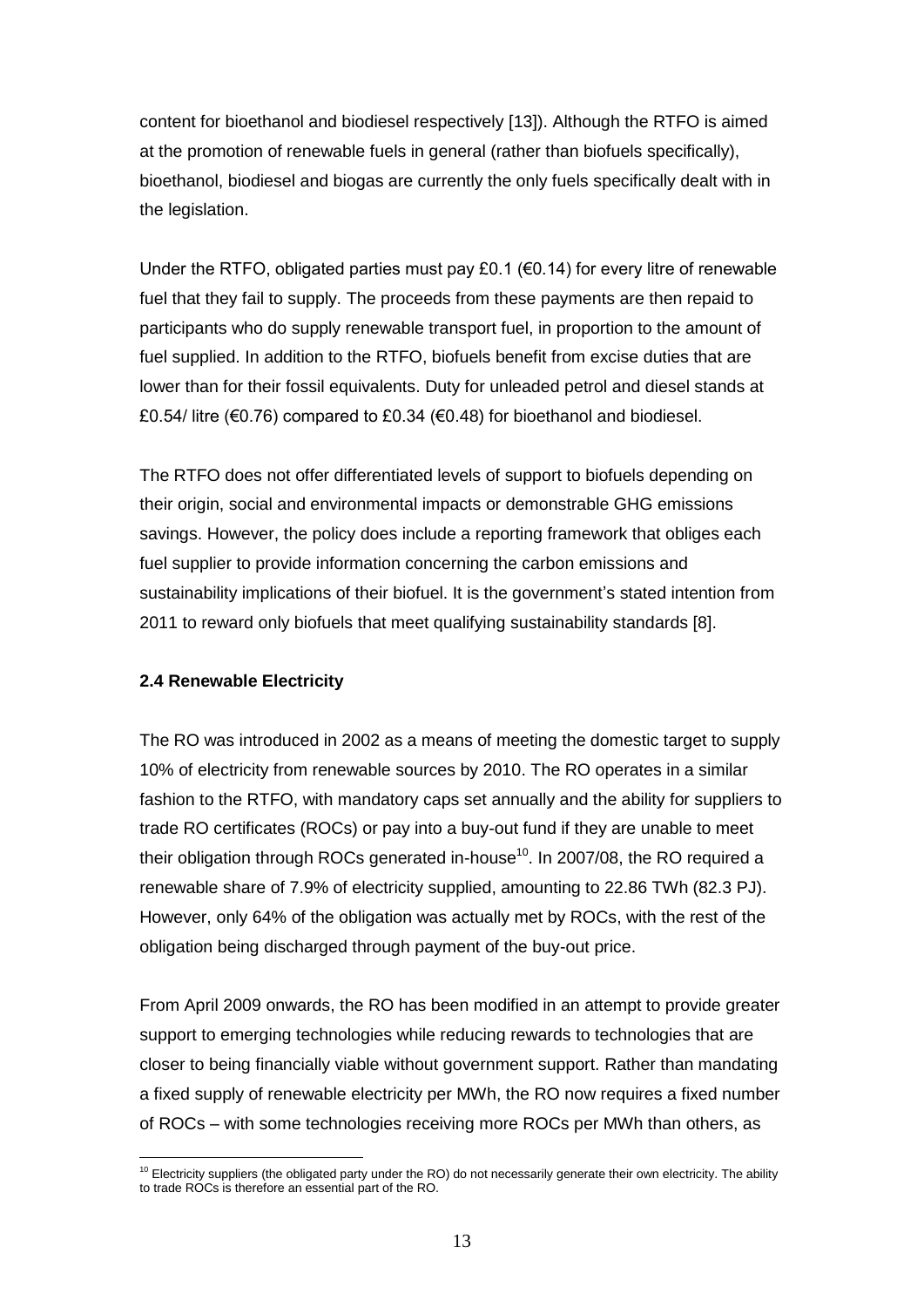shown in Table 1. The number of ROCs mandated will be equivalent to at least 9.7% of the total electricity supply (in MWh) in 2009/10, rising to 15.4% by 2015/16. The 2009 RO Order also introduces a reporting requirement for suppliers of electricity from biomass. This will require each supplier who claims ROCs from biomass to supply information regarding the type of plant from which the biomass is derived, its country of origin, whether or not it is a waste or a by-product and whether it was grown in compliance with any environmental certification scheme. Table 1 lists the ROCs awarded per MWh supplied under Renewables Obligation 2009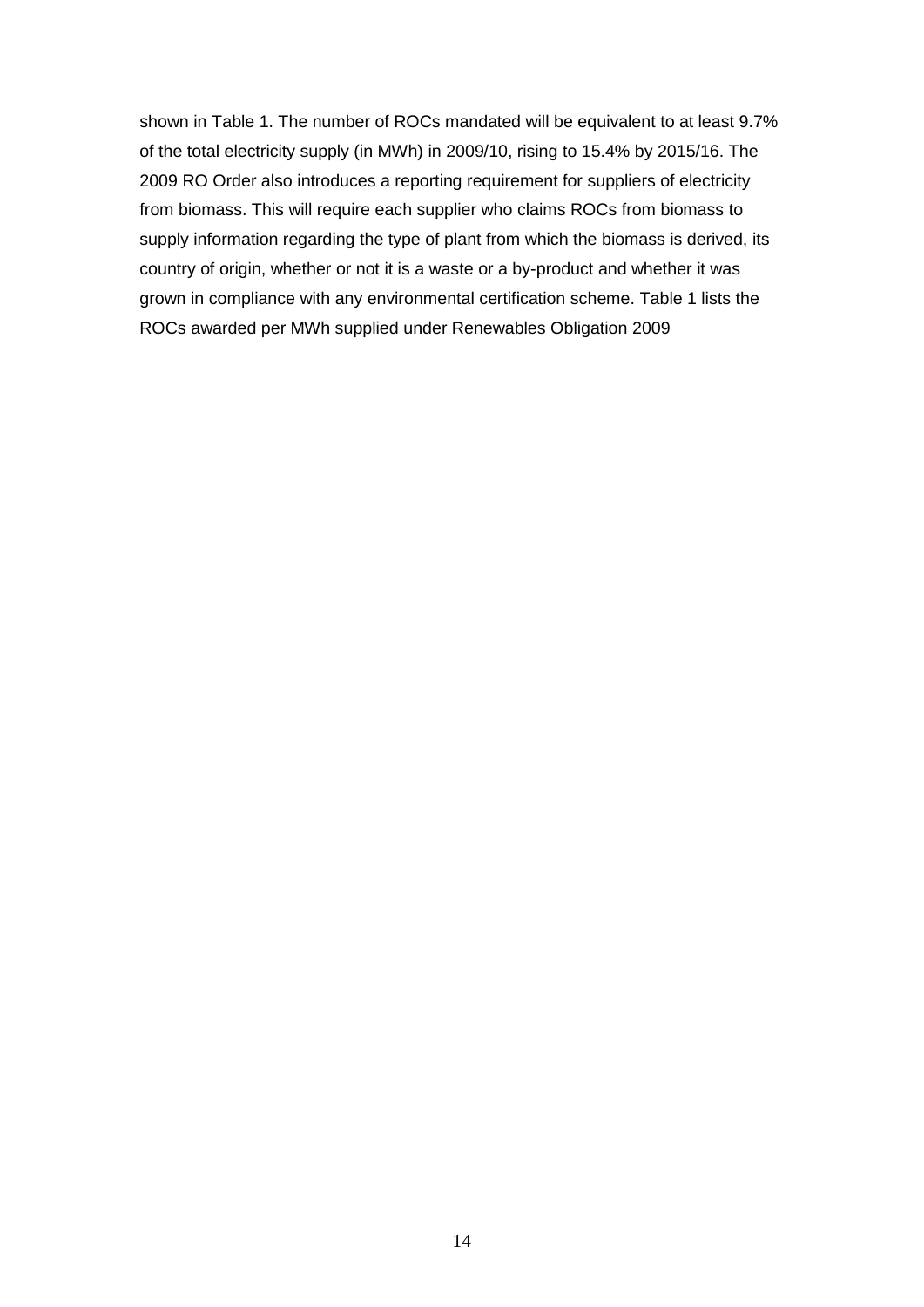| <b>Technology</b>                                         | <b>ROCs</b><br>awarded |
|-----------------------------------------------------------|------------------------|
|                                                           | per                    |
|                                                           | <b>MWh</b>             |
| <b>Landfill Gas</b>                                       | 0.25                   |
| Sewage Gas                                                | 0.5                    |
| Co-firing                                                 |                        |
| <b>Onshore Wind</b>                                       |                        |
| Hydro-electric (≤ MW capacity)                            |                        |
| Co-firing, Dedicated Energy Crops                         |                        |
| Energy fromWaste with CHP                                 | 1                      |
| Geopressure                                               |                        |
| Co-firing with CHP                                        |                        |
| <b>Standard Gasification</b>                              |                        |
| <b>Standard Pyrolysis</b>                                 |                        |
| <b>Offshore Wind</b>                                      |                        |
| <b>Dedicated Biomass Plant</b>                            | 1.5                    |
| Co-firing, Dedicated Energy Crops & CHP                   |                        |
| Wave                                                      |                        |
| Tidal-stream                                              |                        |
| <b>Advanced Gasification</b>                              |                        |
| <b>Advanced Pyrolysis</b>                                 |                        |
| Anaerobic Digestion                                       |                        |
| Dedicated Biomass Plant with Energy Crops                 | 2                      |
| Dedicated Biomass Plant with CHP                          |                        |
| Dedicated Biomass Plant with Energy Crops &<br><b>CHP</b> |                        |
| <b>Solar Photovoltaic</b>                                 |                        |
| Geothermal                                                |                        |
| <b>Tidal Impoundment</b>                                  |                        |

**Table 1:** ROCs Awarded per MWh Supplied under Renewables Obligation 2009

**Note:** Standard gasification and pyrolysis refers to a process in which the fuel has a calorific value of 2-4 MJ/ $\overline{m}^3$ . Advanced gasification and pyrolysis refers to a process in which the calorific value of the fuel is at least 4 MJ/ $m<sup>3</sup>$ **Source:** [14]

Several other policy measures are available to support the use of biomass for electricity, though most are not exclusively aimed at biomass or electricity production. Some of these measures are listed below:

- **Climate Change Levy (CCL)** This is a tax on energy use other than in the domestic sector. The rate of the levy is adjusted annually in line with inflation. For the financial year beginning April 2008 users must pay 0.46p (€c0.64) per KWh of electricity consumed, 0.16p (€c0.22) per KWh for gas, 1.02p (€c1.42)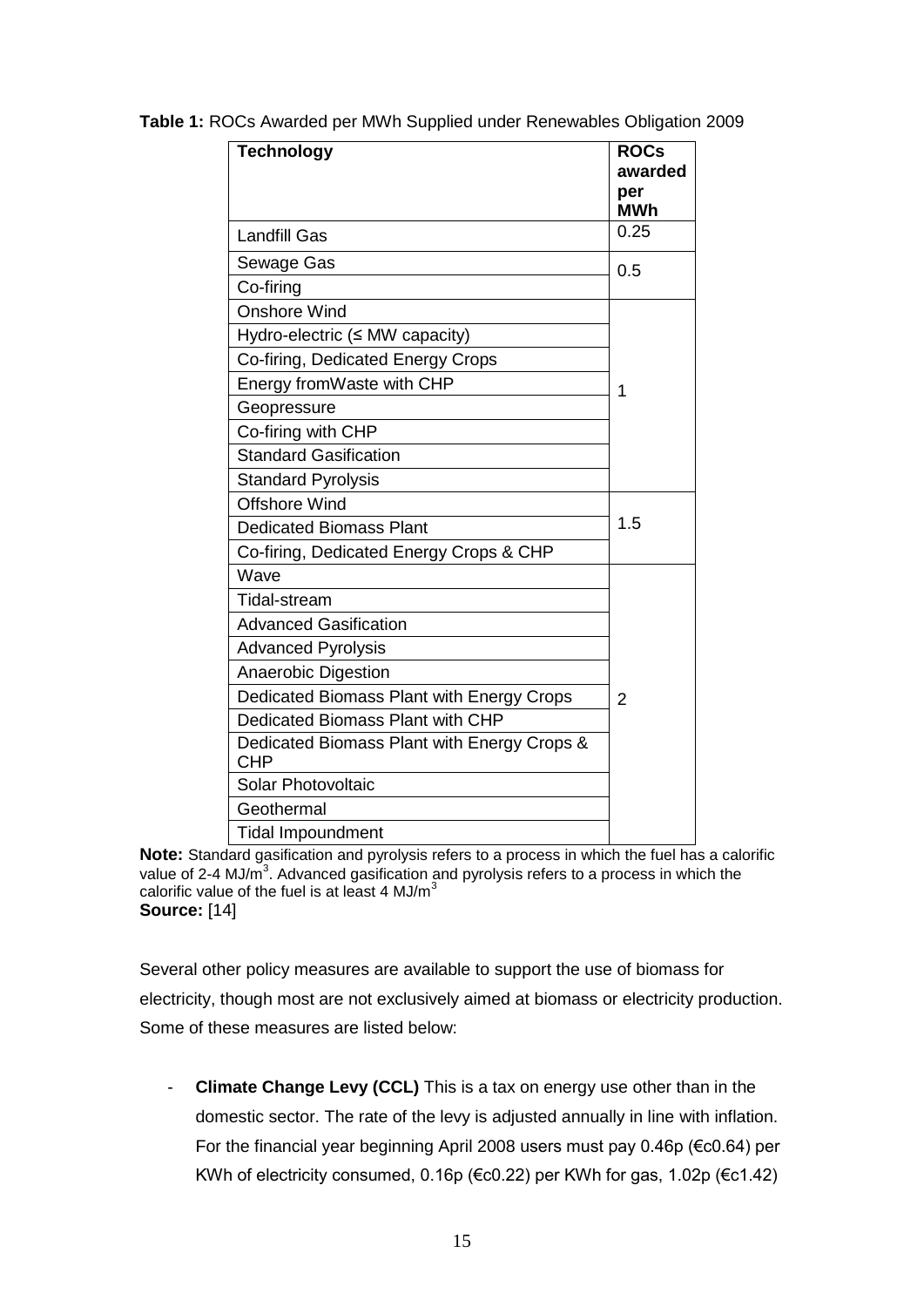per kg of liquid petroleum gas and 1.24p (€1.74) per kg for other taxable fuels [15]. Biomass and electricity supplied from renewable sources, including biomass is exempt from the levy, as long as a Levy Exemption Certificate (LEC) is supplied to the consumer together with the electricity [16]. In addition, industries are collectively able to negotiate Climate Change Agreements with the government, which entitle participants to a 20% CCL discount, provided agreed conditions regarding reductions in energy use or efficiency improvements are met.

- **European Emissions Trading Scheme (EU-ETS)** Biomass is considered to be carbon-neutral under EU-ETS, allowing installations to replace fossil fuels with biomass in order to meet their compliance obligations or generate revenue from the sale of credits. Total annual allowances of 246 MtCO<sub>2</sub> have been created under the UK allocation plan for the current phase (2008-2012). Slightly more than half of these allowances (54%) have been awarded to electricity and CHP producers [17].
- **Energy Crop Schemes** Even before the introduction of the RO, government policy has explicitly favoured the cultivation of dedicated energy crops for bioenergy use over the use of residues and other biomass. This has continued under the banding arrangement shown in Table 1. For the period 2007-2013 support for the cultivation of energy crops in England is available through the Energy Crops Scheme which provides funding to cover 40% of the costs of growing short rotation coppice or Miscanthus [18].

In addition to the policies mentioned above, there are various grant programmes that contribute towards the cost establishing bioenergy infrastructure or installing smallscale renewable energy systems. These are the Low Carbon Buildings Programme phase  $1^{11}$  and  $2^{12}$  and the Bioenergy Capital Grants Scheme<sup>13</sup> and Bioenergy Infrastructure Scheme<sup>14</sup>. Each of these schemes is stop-start in nature since a limited amount of funding is available to the scheme overall, applications are accepted in a series rounds and the precise nature of each scheme remains uncertain from one round to the next.

<u>.</u>

 $\frac{11}{12}$  [www.lowcarbonbuildings.org.uk](http://www.lowcarbonbuildings.org.uk/)

[www.lowcarbonbuildingsphase2.org.uk](http://www.lowcarbonbuildingsphase2.org.uk/)

<http://www.bioenergycapitalgrants.org.uk/>

<sup>14</sup> http://www.defra.gov.uk/farm/crops/industrial/energy/infrastructure.htm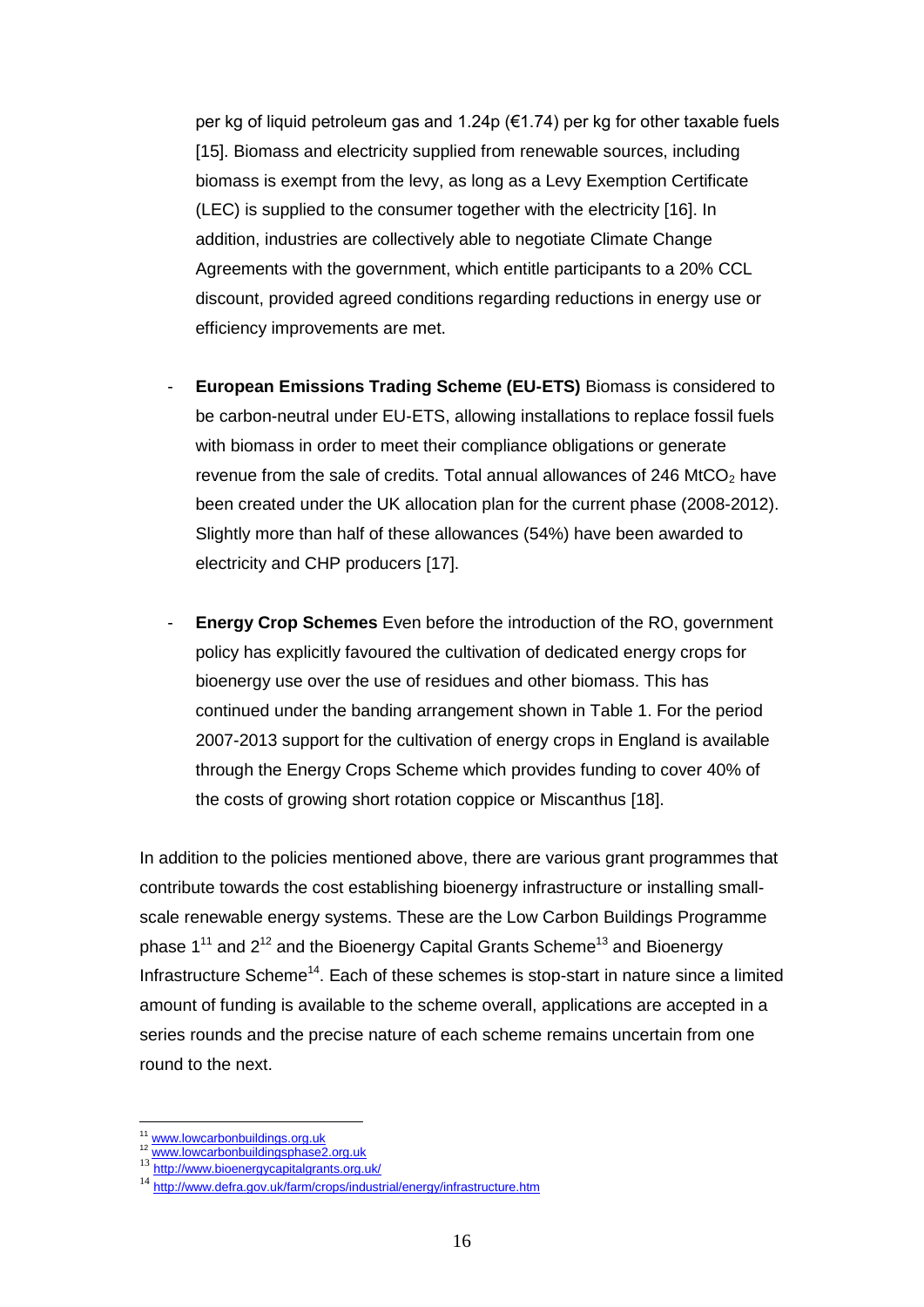#### **3. Biomass Consumption in 2007 and Medium-term Biomass Resources**

Table 2 gives a summary of total bioenergy use in the UK in 2007. It shows that the largest single category of biomass is landfill gas. The next largest category (straw, SRC and other plant biomass), consists of 43% imported material. The table also shows that in 2007, the UK was a net exporter of liquid biofuels for transport. Domestic consumption of biofuels was equivalent to 0.85% of the fossil-derived petrol and diesel oil consumed in the same year on an energetic basis. However, the use of biofuels for transport has increased substantially from 2008 onwards, see sections 3.2.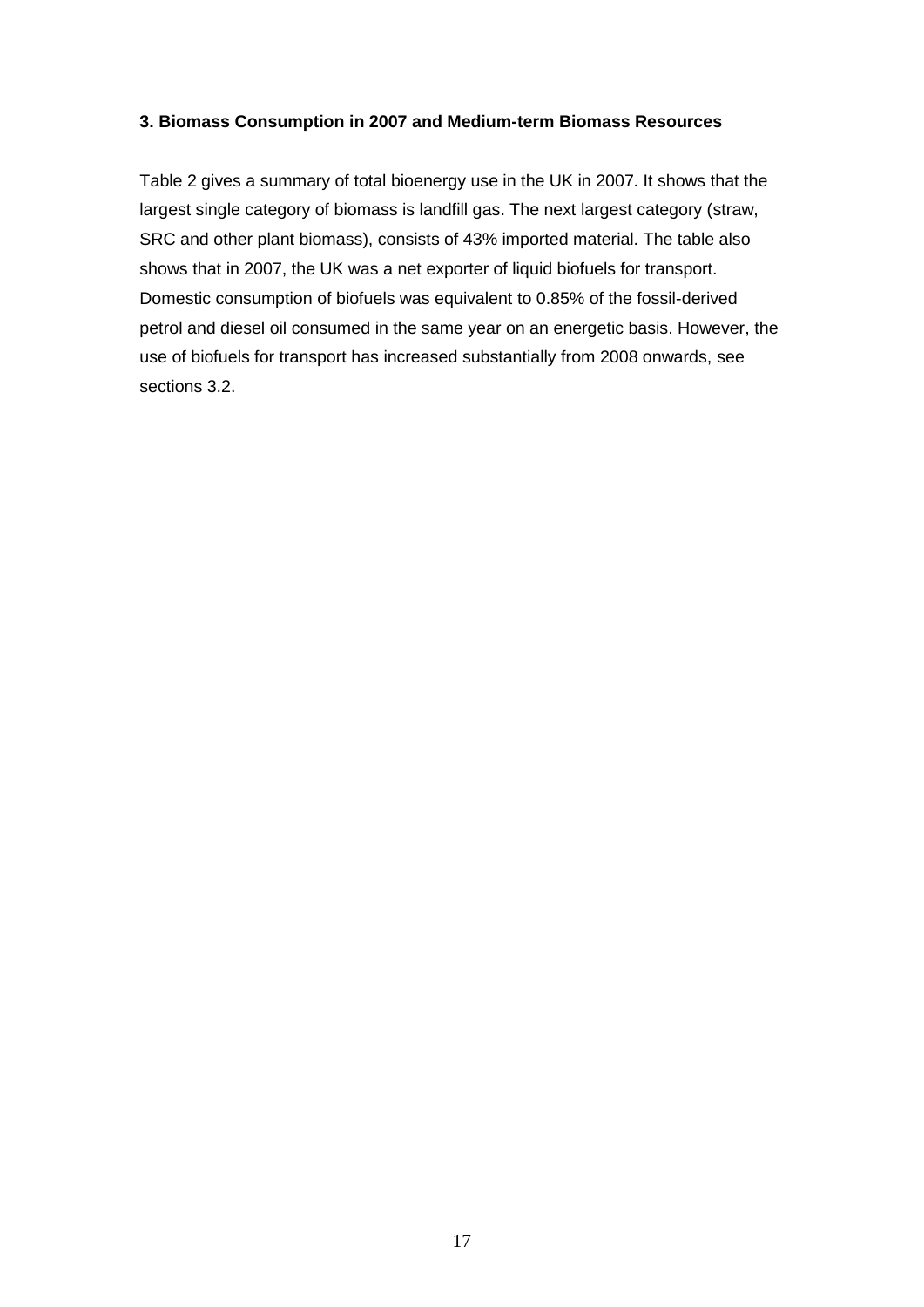|                                  | <b>Wood</b><br>waste | <b>Wood</b> | <b>Poultry</b><br>litter,<br>meat and<br>bone,<br>farm<br>waste | Straw,<br><b>SRC and</b><br>other<br>plant-<br><b>based</b><br><b>biomass</b> | <b>Sewage</b><br>gas | <b>Landfill</b><br>gas | <b>Liquid</b><br><b>biofuels</b><br>for<br>transport |
|----------------------------------|----------------------|-------------|-----------------------------------------------------------------|-------------------------------------------------------------------------------|----------------------|------------------------|------------------------------------------------------|
| <b>Supply</b>                    |                      |             |                                                                 |                                                                               |                      |                        |                                                      |
| <b>Production</b>                | 3.39                 | 15          | 11.32                                                           | 20.71                                                                         | 9.26                 | 64.79                  | 16.57                                                |
| <b>Imports</b>                   |                      |             |                                                                 | 15.83                                                                         |                      |                        | $(**)$                                               |
| <b>Exports</b>                   |                      |             |                                                                 |                                                                               |                      |                        | $-1.42$                                              |
| <b>Total demand</b>              | 3.39                 | 15          | <u>11.32</u>                                                    | 36.54                                                                         | 9.26                 | 64.79                  | <u>15.15</u>                                         |
|                                  |                      |             |                                                                 |                                                                               |                      |                        |                                                      |
| <b>Electricity</b><br>generation |                      |             | 9.32                                                            | 32.47                                                                         | 7.10                 | 64.22                  |                                                      |
|                                  |                      |             |                                                                 |                                                                               |                      |                        |                                                      |
| <b>Final</b><br>consumption      |                      |             |                                                                 |                                                                               |                      |                        |                                                      |
| <b>Industry</b>                  | 3.39                 |             | 1.92                                                            | 1.06                                                                          |                      | 0.57                   |                                                      |
| Road<br><b>Transport</b>         |                      |             |                                                                 |                                                                               |                      |                        | 15.15                                                |
| <b>Domestic</b>                  |                      | 15          |                                                                 |                                                                               |                      |                        |                                                      |
| <b>Public</b><br>administration  |                      |             |                                                                 |                                                                               | 2.16                 |                        |                                                      |
| <b>Agriculture</b>               |                      |             | 0.08                                                            | 3.01                                                                          |                      |                        |                                                      |

#### **Table 2:** Consumption of Biomass for Energy (PJ) in 2007

**Source:** UK Energy Statistics [7]

\*\* It is assumed that it is mainly biodiesel, but how much is actually produced in the UK it is still unclear (see Sect. 3.2 and Sect 8).

Table 2 excludes general waste, of which consumption for energy was 40 PJ in 2007 and 21.8 PJ of this was the organic fraction of municipal solid waste. Total consumption of the biomass sources listed in Table 2 was 155 PJ, compared to 145 PJ in 2006 and 138 PJ in 2005. The equivalent table for 2006 is given in Table 3 (note that transport biofuels are not included).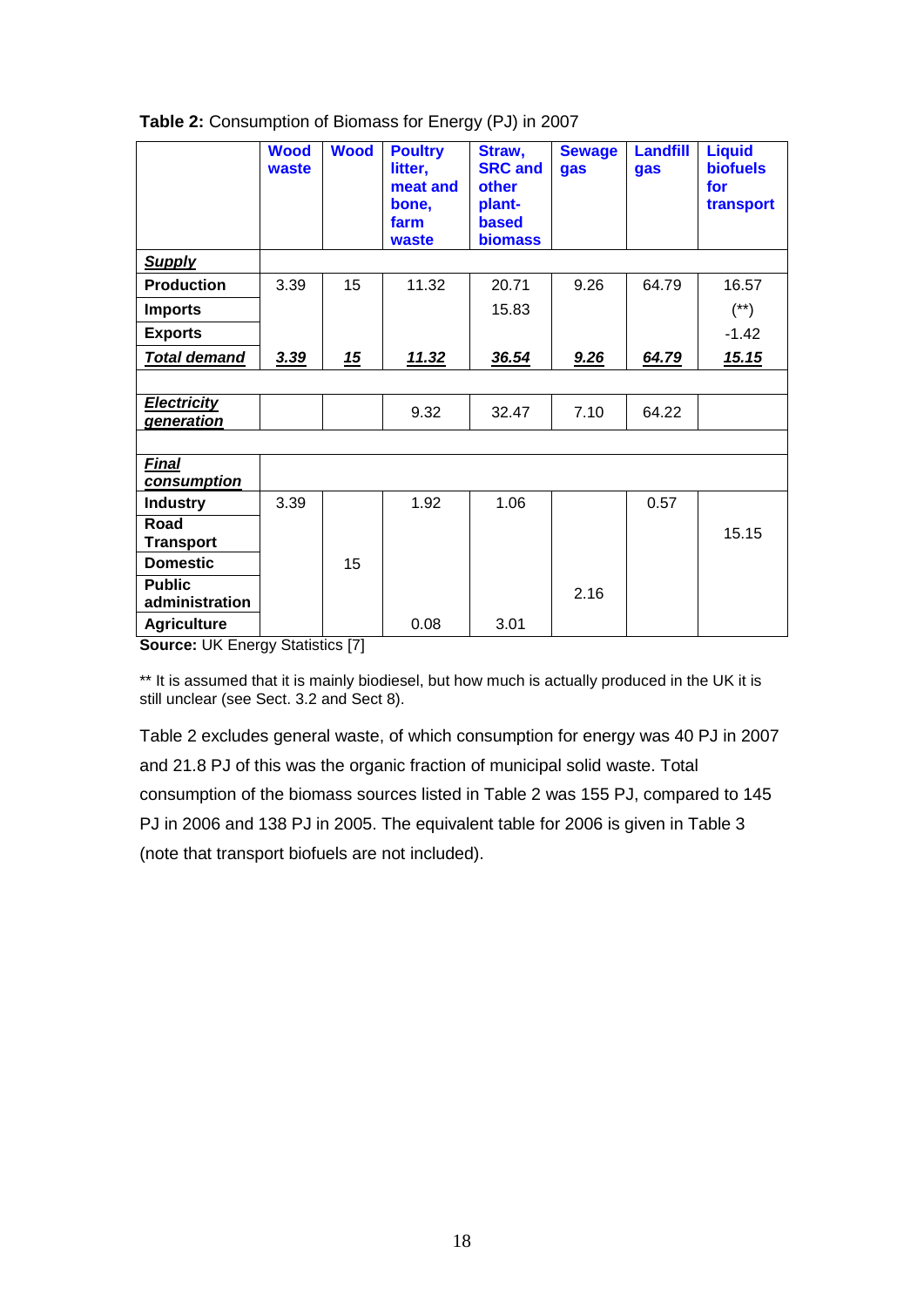#### **Table 3:** Consumption of Biomass for Energy (TJ) in 2006

| <b>Biomass input</b><br>(TJ)<br>(Gross Calorific<br>Value) | Wood<br>waste | Wood  | <b>Poultry</b><br>litter, meat<br>and bone,<br>biomass,<br>straw,<br>farm<br>waste and<br><b>SRC</b> | Sewage<br>gas | Landfill<br>gas |
|------------------------------------------------------------|---------------|-------|------------------------------------------------------------------------------------------------------|---------------|-----------------|
| Production                                                 | 3,391         | 8,541 | 27,968                                                                                               | 8,374         | 61,337          |
| Import                                                     |               |       | 20,808                                                                                               |               |                 |
| <b>Total Supply</b>                                        | 3,387         | 8,541 | 48,776                                                                                               | 8,374         | 61,337          |
| Electricity<br>Generation                                  |               |       | 45,762                                                                                               | 6,364         | 60,750          |
| <b>Final Consumption</b>                                   |               |       |                                                                                                      |               |                 |
| Industry                                                   | 3,391         |       |                                                                                                      |               | 586             |
| Domestic                                                   |               | 8,541 |                                                                                                      |               |                 |
| <b>Public</b><br>Administration                            |               |       |                                                                                                      | 2,010         |                 |
| Agriculture                                                |               |       | 3,014                                                                                                |               |                 |

**Source:** [19]

In many areas, biomass use is substantially below the potential resource that other studies have identified. A comparison of current use versus potential resources is given in Table 4.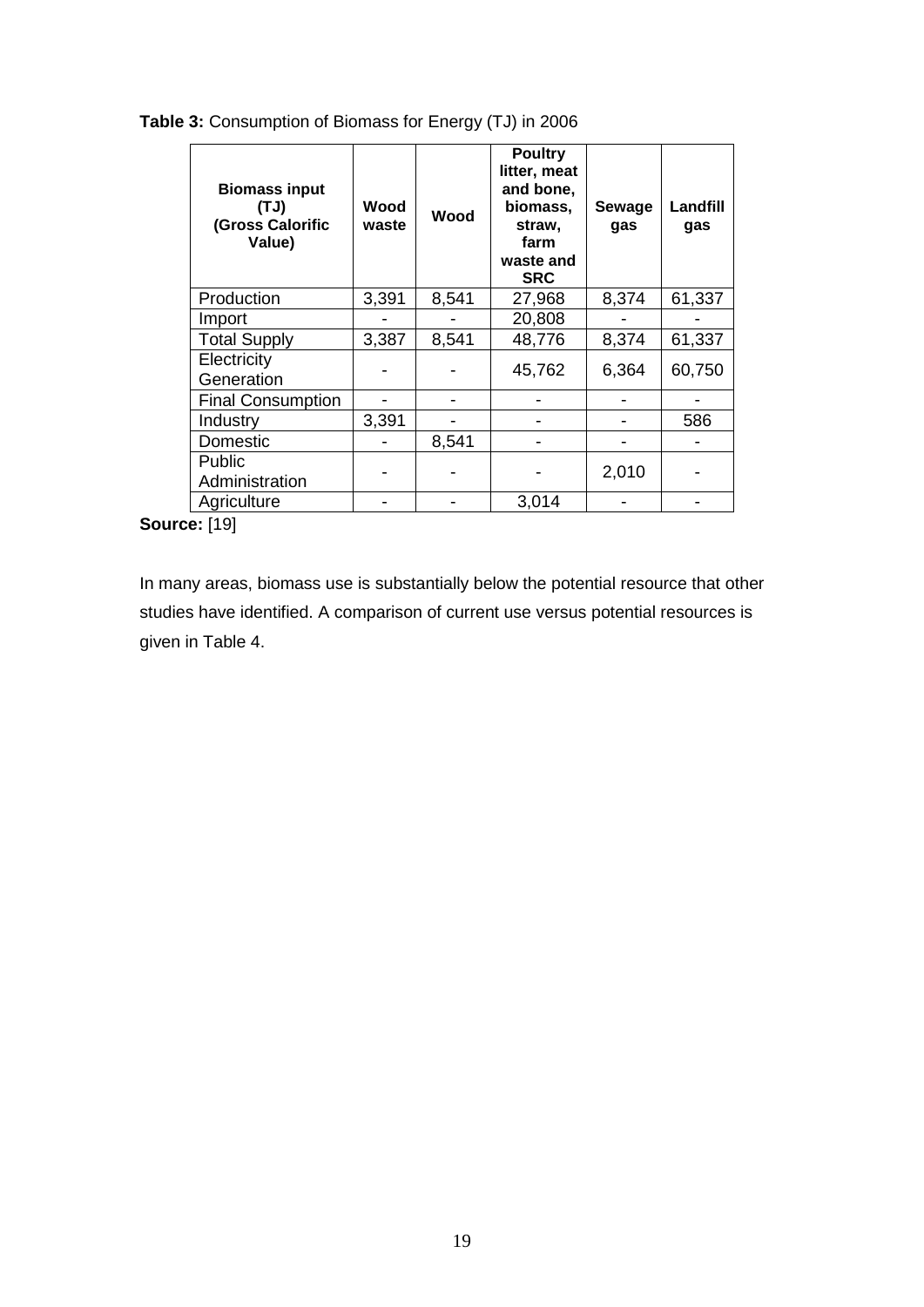|  |  | Table 4: Comparison of domestic biomass exploitation in 2007 vs. 2020 potential |  |  |  |  |
|--|--|---------------------------------------------------------------------------------|--|--|--|--|
|  |  |                                                                                 |  |  |  |  |
|  |  |                                                                                 |  |  |  |  |

| <b>Resource</b>                            | <b>Resource Use in</b><br>$2007^1$ (PJ <sup>2</sup> )                                                                   | Resource Potential in 2020 (PJ <sup>2</sup> )                                                                                                                                      |
|--------------------------------------------|-------------------------------------------------------------------------------------------------------------------------|------------------------------------------------------------------------------------------------------------------------------------------------------------------------------------|
| Wood waste                                 |                                                                                                                         | Waste wood diverted from landfill<br>and other waste streams: 5.74 Mt<br>$[20]$<br>HHV of wood waste: 13.7 GJ/t [7]                                                                |
|                                            | 3.38                                                                                                                    | 79                                                                                                                                                                                 |
| Wood                                       |                                                                                                                         | Sawmill co-product & forest<br>residues: 23 PJ [21]<br>Small roundwood from Forestry<br>Commission estate: 3.11 Mt [22]<br>HHV of roundwood: 13.9 GJ/t [7]                         |
|                                            | 15.01                                                                                                                   | Total: 66                                                                                                                                                                          |
| Lignocellulosic<br><b>Energy Crops</b>     | Annual availability of<br>90,000 odt from [23]<br>1.7                                                                   | Potential from SRC & Miscanthus<br>planting on identified suitable surplus<br>land:<br>14.5 Modt [23]<br>HHV (dry) of energy crops: 18.6 GJ/t<br>[7]<br>269.7                      |
|                                            | Current use in Ely                                                                                                      | 5.7 Mt [24]                                                                                                                                                                        |
| <b>Straw</b>                               | Power Station [24]<br>3                                                                                                 | HHV of straw: 15 GJ/t<br>85.5                                                                                                                                                      |
| Oilseed rape<br>(for non-food<br>use)      | Grown on 320,000<br>ha, of which 80,000<br>ha of set aside [23]<br>18.14<br>(assuming all<br>converted to<br>biodiesel) | Yield: 1.31t biodiesel/ha (1.06 t/ha<br>on setaside land) [23]. Biodiesel =<br>36GJ/t [13]<br>No particular area identified<br>especially for additional industrial<br>cultivation |
| Landfill                                   |                                                                                                                         |                                                                                                                                                                                    |
| methane<br><b>Poultry Litter</b>           | 64.79<br>Annual requirement<br>for Eye, Thetford<br>and Westfield power<br>stations [26]<br>5.90                        | 120.16 [25]<br>17.93 [21]                                                                                                                                                          |
| Other manure                               | 5.4                                                                                                                     | 14.39 [21]                                                                                                                                                                         |
| Food waste<br>(commercial &<br>industrial) | Assumes 11%<br>currently recovered<br>$0.99 - 1.76$ [21]                                                                | $9 - 16$ [21]                                                                                                                                                                      |
| Sewage Gas                                 | 9.26                                                                                                                    | 10.71 [27]                                                                                                                                                                         |

**Notes:**

- (1) Resource use is derived from UK energy statistics (as shown in Table 2) unless otherwise specified.
- (2) Energy values are high heating value as per the convention of the Digest of UK Energy Statistics

There is a considerable increase from approximately 127.58PJ in 2007 compared to about 690PJ resource potential in 2020.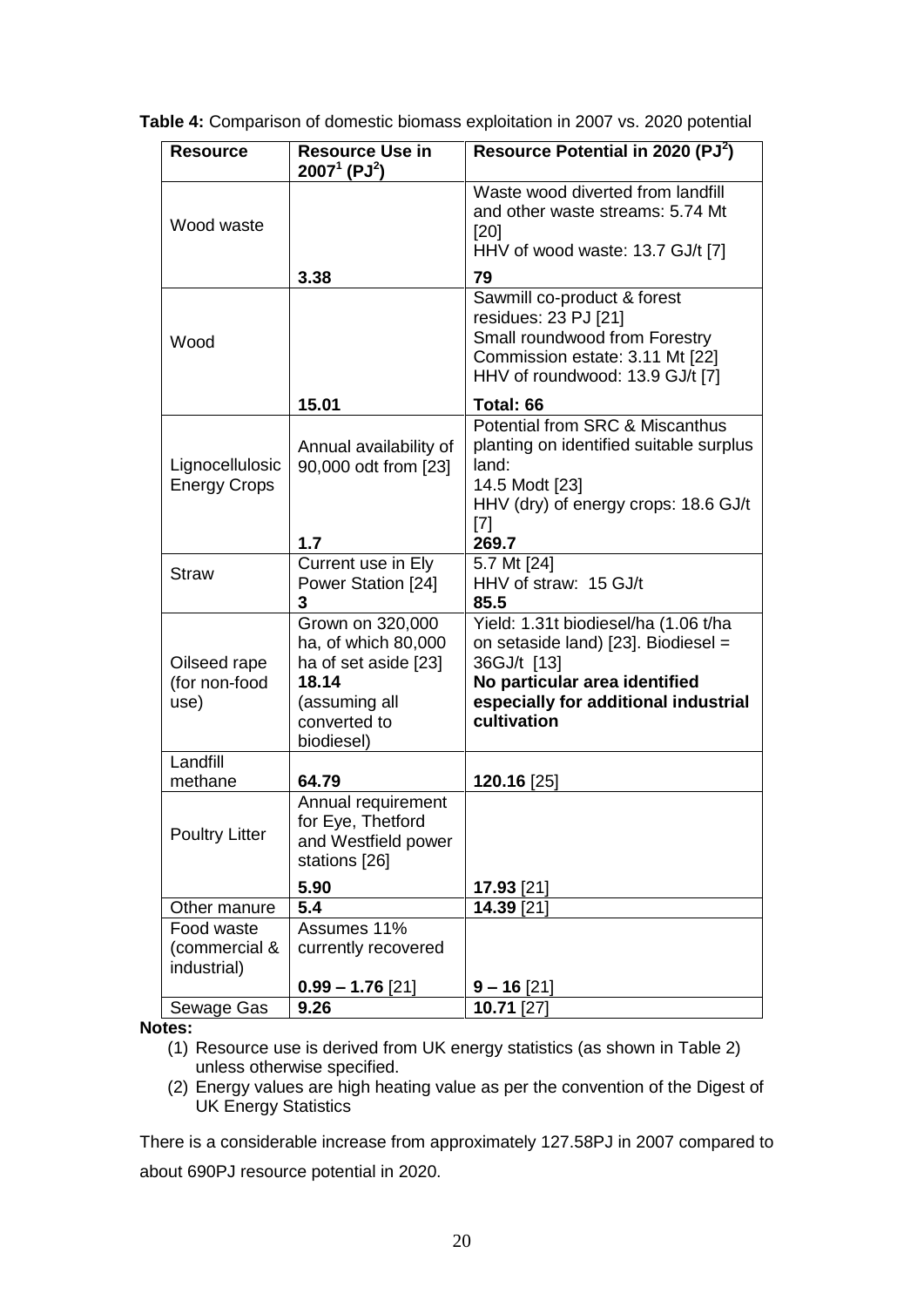#### **4. Current and Expected Future Users of Biomass**

#### *4.1 The Electricity Market*

In the UK, the largest source of electricity generation from biomass is through anaerobic digestion of landfill and sewage gas. For plant-based biomass, generation is mostly through direct combustion either in dedicated biomass power stations or through co-firing with coal. The co-firing market is the largest of these two and imports large quantities of biomass. However, the total generation capacity of dedicated biomass facilities is increasing year-on-year and may also require a significant contribution from imported feedstocks in future (see Table 5).

|      | <b>Dedicated Plant</b> |                    | Co-firing | Wind                                 |                   |
|------|------------------------|--------------------|-----------|--------------------------------------|-------------------|
|      | <b>Biomass</b>         | <b>Electricity</b> |           | <b>Electricity</b><br><b>Biomass</b> |                   |
|      | <b>Input</b>           | <b>Generation</b>  | Input     | <b>Generation</b>                    | <b>Generation</b> |
| 2004 | 4.97                   | 1.30               | 14.03     | 3.68                                 | 6.97              |
| 2005 | 5.24                   | 1.37               | 34.78     | 9.12                                 | 10.45             |
| 2006 | 4.98                   | 1.31               | 34.71     | 9.10                                 | 15.21             |
| 2007 | 5.62                   | 1.47               | 26.85     | 7.04                                 | 18.99             |

**Table 5:** Biomass Input and Electricity Generation from Plant-based Biomass (PJ)

**Source:** [7]

As Table 5 shows, generation from co-firing more than doubled between 2004 and 2005 but has fallen since then. Over the same period, the contribution of wind to UK electricity generation has continued to increase. Biomass co-firing was able to increase rapidly in 2005 since it qualified for Renewables Obligation Certificates (ROCs) and the technology was able to be deployed at low biomass blends in existing large coal-fired power stations (see also Table 6). However, from 2006 onwards the attractiveness of co-firing compared to other renewable electricity options has been affected by developments in the Renewables Obligation. From April 2006, the proportion of renewable electricity eligible for credit under the Renewables Obligation was limited to 10%, although this will increase to 12.5% from 2010. In addition, the introduction of banding (see Table 1) means that greater reward is given per MWh of generation from dedicated biomass facilities. However, co-firing is awarded more ROCs per MWh and is ROC-eligible without quantitative restriction if the biomass used consists of dedicated energy crops and/or both heat and power are generated.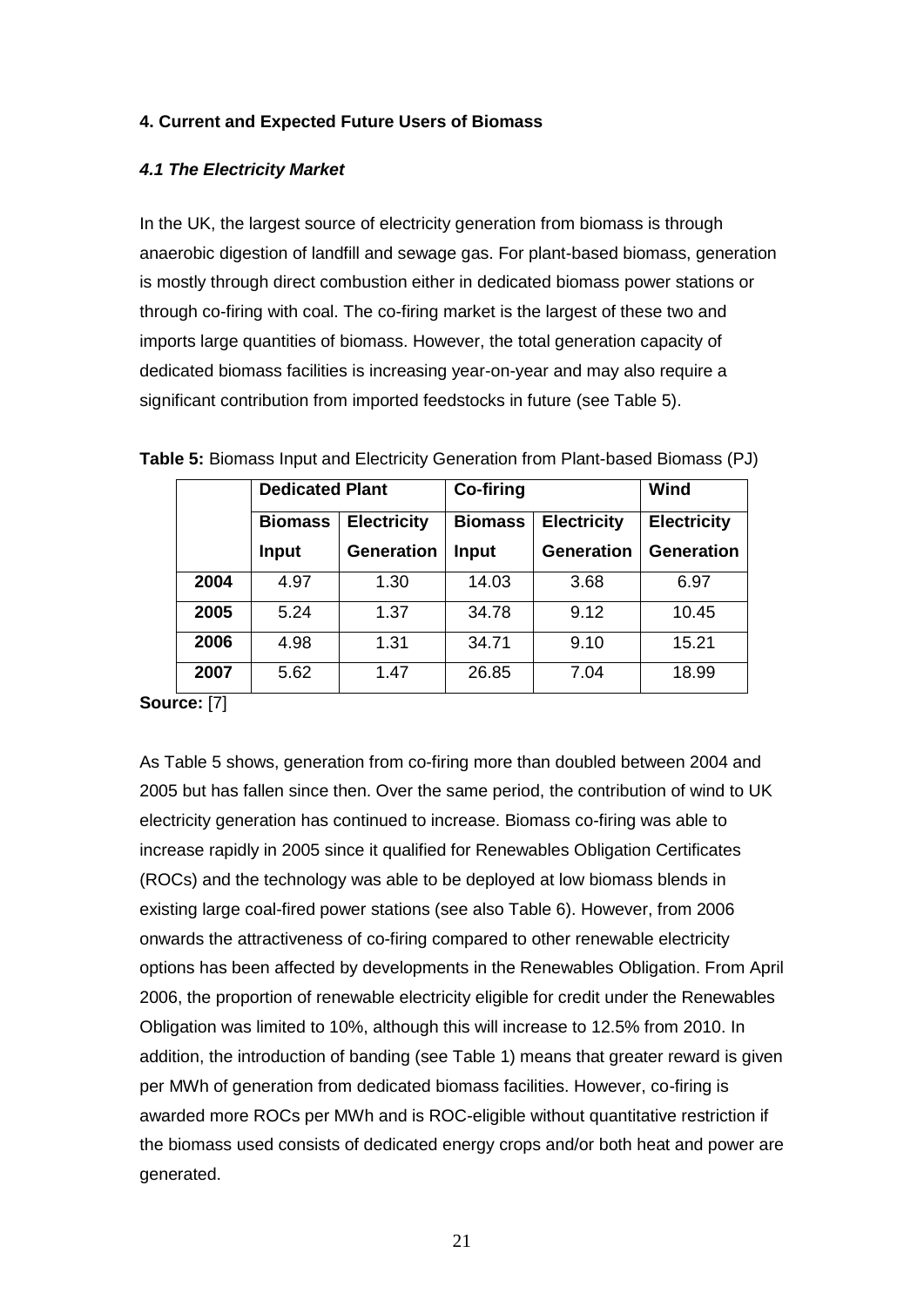Since 2005, it appears that over half of the feedstock for co-firing in the UK has been imported. This is shown in Table 6 where, although the country of origin for each feedstock is not given, the dominance of palm and olive residues and wood pellet is notable. As can be noticed, the amount of feedstock used for co-firing decreased from 1.45 Mt in 2005 to just 1.08 Mt in 2007.

|                                 | 2005      | 2006      | 2007      |
|---------------------------------|-----------|-----------|-----------|
| Palm oil                        | 2,829     | 36,697    | 6,414     |
| Palm residues                   | 446,828   | 480,043   | 253,090   |
| Olive residues                  | 283,222   | 99,829    | 225,640   |
| Shea residues                   | 5,420     | 4,781     | 25,617    |
| Wood and wood residues          | 285,923   | 206,804   | 280,457   |
| of which wood pellet            | 163,961   | 79,148    | 152,287   |
| Cereal residues and co-products | 124,484   | 152,457   | 154,098   |
| <b>SRC &amp; Miscanthus</b>     | 4,306     | 2,439     | 9,396     |
| Tall oil                        | 120,129   | 59,735    | 50,060    |
| Tallow                          | 119,828   | 0         | 0         |
| Sewage sludge                   | 21,059    | 0         | 80,852    |
| <b>Total</b>                    | 1,414,028 | 1,042,784 | 1,085,624 |

**Table 6:** Feedstocks in UK for co-firing (tonnes), 2005-2007 (mostly imported)

**Source:** [28]

Electricity generated from co-firing fell from 2006 to 2007 despite a small increase in the quantity of biomass combusted. This appears to be due to a shift in biomass composition away from highly calorific fuels such as palm oil and tall oil and towards lignocellulosic fuel, including energy crops.

Table 7 shows co-firing activity by major coal-fired power stations in 2006 and 2007. It is difficult to predict how co-firing will develop in future given that the persistence of the quantitative cap within the Renewables Obligation creates additional uncertainty regarding the sale value of ROCs produced by this technology. Major co-firing projects include investments in rail infrastructure and direct injection systems by Drax Power – who aim to increase biomass generation to 12.5% of plant output [29]. In addition, plans have been announced by DONG Energy for construction of a multifuelled power station using coal and up to 15% biomass in the West of Scotland [30].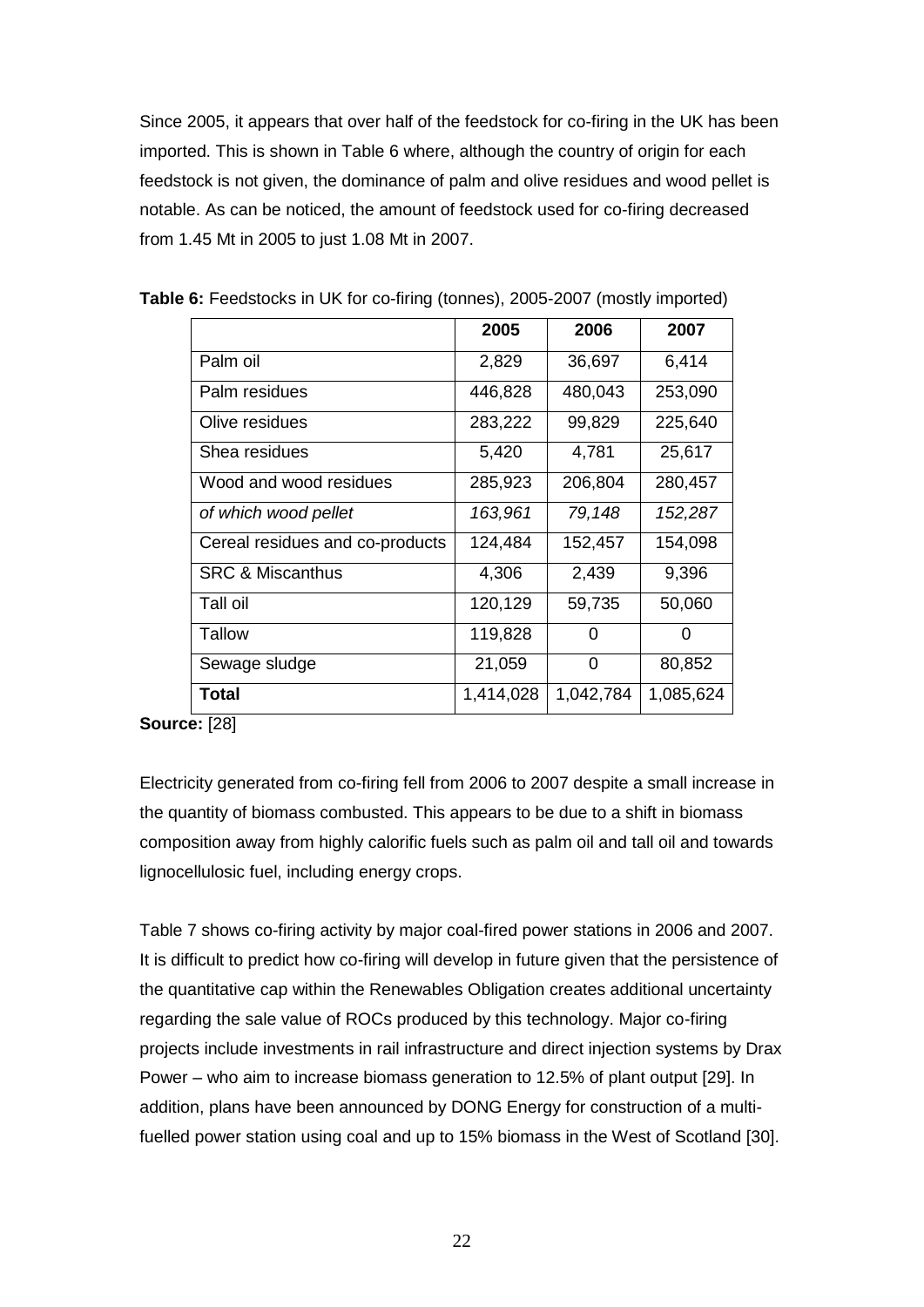| Company                                  | Co-firing<br>(GWh) |                  |  |
|------------------------------------------|--------------------|------------------|--|
|                                          | 2006               | 2007             |  |
| <b>AES Kilroot</b>                       | 6                  | 0                |  |
| <b>Drax Power Station</b>                | 154                | 187              |  |
| EDF - Eggborough Power Station           | 162                | 182              |  |
| EDF - Cottam                             | 98                 | 90               |  |
| EDF - West Burton                        | 48                 | $\overline{1}12$ |  |
| E.ON - Ironbridge                        | 29                 | 8                |  |
| E.ON - Kingsnorth                        | 222                | 286              |  |
| E.ON - Ratcliffe                         | $\Omega$           | 0                |  |
| <b>RWE - Aberthaw</b>                    | 82                 | 21               |  |
| <b>RWE</b> - Didcot A                    | 126                | 134              |  |
| RWE - Tilbury                            | 61                 | 18               |  |
| Iberdrola - Longannet                    | 155                | 119              |  |
| Iberdrola - Cockenzie                    | 51                 | 72               |  |
| Scottish & Southern - Ferrybridge        | 379                | 396              |  |
| Scottish & Southern - Fiddler's<br>Ferry | 329                | 265              |  |

**Table 7:** Recent co-firing activity by major generators

**Source:** [31]

<u>.</u>

#### *4.2 Dedicated Biomass Plants*

Interest in dedicated biomass plants has increased noticeably in recent years, with two new plants coming on-stream in 2007 and others in development. Table 8 gives details of these facilities with potential between 5MW and 50MW.

In addition to these plants, construction of dedicated plants, with combined capacity of over 2GWe is planned by a number of operators [33]<sup>15</sup> This includes the construction of three 300MW plants by Drax Power, a 350MW plant by Prenergy Power, and a 295MW plant by MGT Power. The MGT Power plant, located at Teesport in Northeast England, will provide electricity to 0.6M homes and will require 2.4 Mt/yr of woodchips which will be supplied from certified sustainable forestry projects developed by MGT team<sup>16</sup> and partners in North and South America and the Baltic countries. The plant will save 1.2 Mt of  $CO<sub>2</sub>$  annually, with cost of about £500m<sup>17</sup>, and will create 150 permanent jobs (see [www.mgtpower.com](http://www.mgtpower.com/) for further details).

<sup>&</sup>lt;sup>15</sup> This total capacity of over 2GWe seems rather high. It is probable that some of the planned biomassstand-alone plants would not become a commercial reality.

<sup>&</sup>lt;sup>16</sup> MGT Power has been involved on sustainability issues for years and has drawn up a set of guiding principles (for further details see <u>www.mgtpower.com/sustaina</u>bility.php).

<sup>&</sup>lt;sup>17</sup> Euros 700 million (exchange rate £1=E1.4, see footnote 6).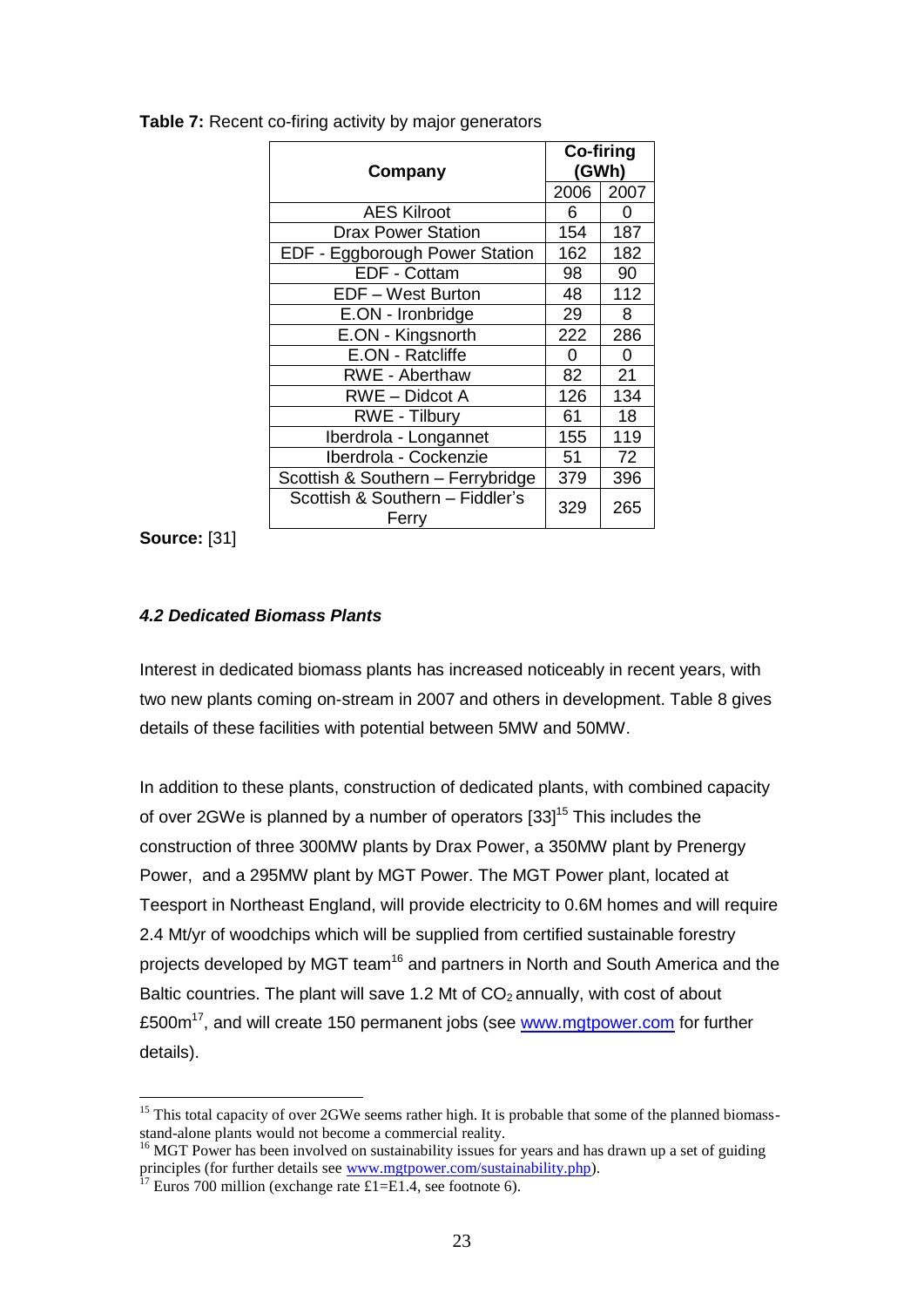**Table 8:** Current dedicated bioelectricity plants between 5MW and 50MW capacity,

(excludes sewage).

| <b>Plant Name</b>                                      | Generating<br><b>Capacity (MW)</b> | <b>Proposed</b><br><b>Feedstocks</b>                                                                                               | <b>Operating Company</b>                                        |
|--------------------------------------------------------|------------------------------------|------------------------------------------------------------------------------------------------------------------------------------|-----------------------------------------------------------------|
| <b>Stevens</b><br>Croft,<br>Lockerbie                  | 42                                 | Sawmill and<br>forestry residues,<br>energy crops                                                                                  | E.ON UK plc<br>www.eon-ukplc.com                                |
| Wilton 10,<br>Teesside                                 | 10                                 | <b>SRC, Forestry</b><br>residue                                                                                                    | SembCorp Utilities (UK) Ltd.<br>www.sembutilities.co.uk         |
| <b>Ely Power</b><br><b>Station</b>                     | 38                                 | Cereal straw                                                                                                                       | EPR Ltd.<br>http://www.eprl.co.uk                               |
| Eye Power<br><b>Station</b>                            | 12.7                               | Poultry litter.<br>Charges a gate fee<br>to burn feathers<br>and other<br>agricultural waste.<br>Plant also produces<br>fertiliser | EPR Ltd.<br>http://www.eprl.co.uk                               |
| Fawley<br>Waste to<br><b>Energy Plant</b>              | 8.6                                |                                                                                                                                    |                                                                 |
| Glanford<br>Power<br><b>Station</b>                    | 13.5                               | Originally designed<br>to burn poultry<br>waste. Now<br>charges gate fee to<br>burn meat and<br>bone marrow.                       | EPR Ltd.<br>http://www.eprl.co.uk                               |
| Goosey<br>Lodge Power<br>Plant                         | 16                                 | Incineration of<br>various waste<br>materials                                                                                      | Wykes Engineering Ltd.<br>http://www.wykesengineering.co.u<br>k |
| Knypersley<br>Renewable<br>Generator                   | 7.2                                |                                                                                                                                    |                                                                 |
| <b>PDM Widnes</b>                                      | 9.5                                | Food residues                                                                                                                      | <b>PDM Group</b><br>http://www.pdm-group.co.uk                  |
| Slough Heat<br>& Power                                 | 35                                 |                                                                                                                                    | http://www.sloughheatandpower.c<br>o.uk                         |
| <b>Thetford</b><br>Power<br><b>Station</b>             | 38.5                               | Poultry litter.<br>Fertiliser produced<br>as a by-product                                                                          | EPR Ltd.<br>http://www.eprl.co.uk                               |
| <b>UPM Shotton</b><br>Paper Mill                       | 19.7                               | Waste from paper<br>recycling process<br>and other biomass                                                                         | UPM Kymmene (UK) Ltd.<br>http://w3.upm-kymmene.com/             |
| Westfield<br><b>Biomass</b><br>Plant                   | 9.8                                | Poultry litter.<br>Fertiliser produced<br>as a by-product                                                                          | EPR Ltd.<br>http://www.eprl.co.uk                               |
| % of total<br>RO-<br>accredited<br>biomass<br>capacity | 95%                                |                                                                                                                                    |                                                                 |

**Source:** [32]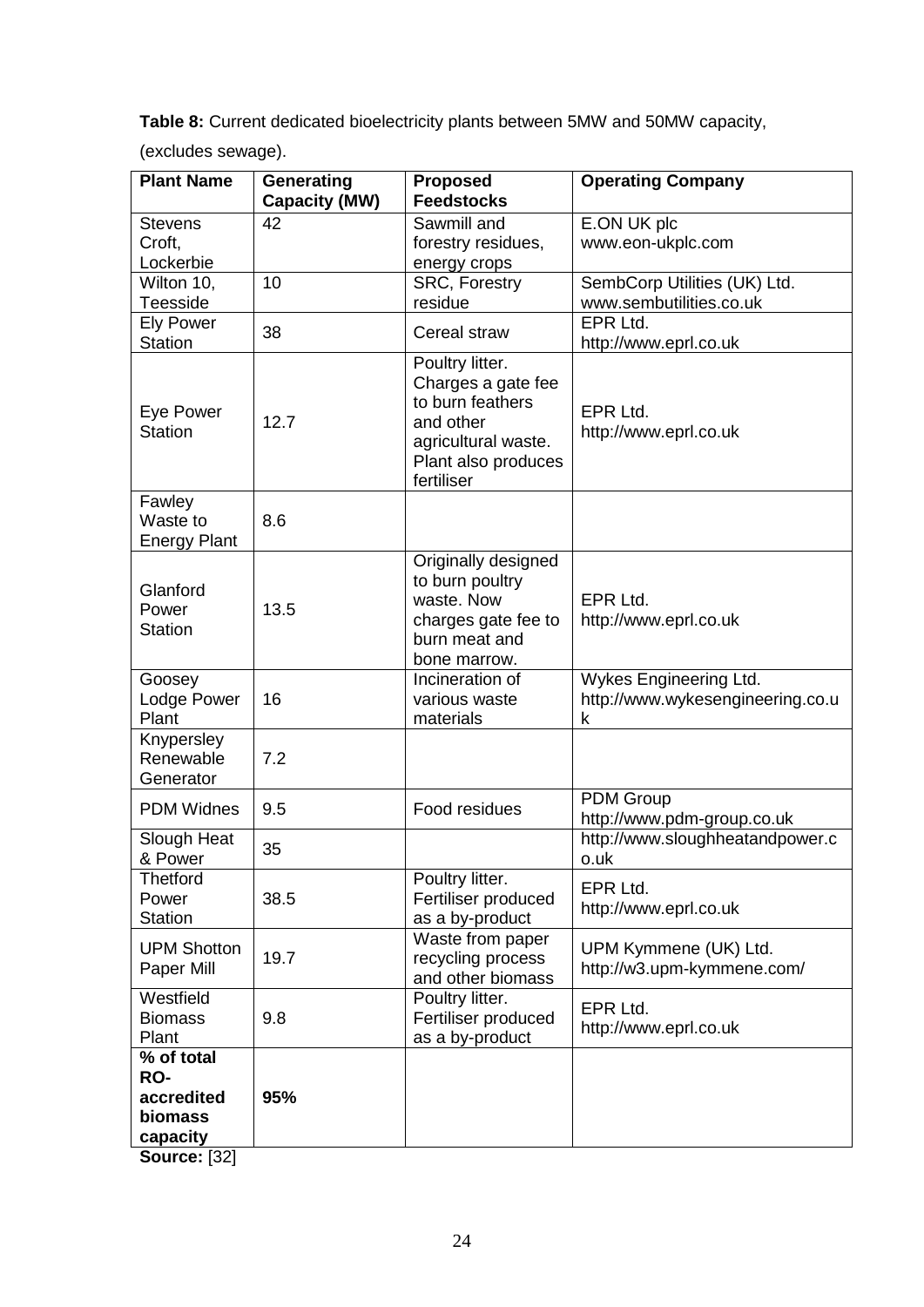#### **4.3 Biofuels for Transport**

In April 2008, the Renewable Transport Fuel Obligation (RTFO) came into force, mandating a biofuel supply equivalent to 2.5% of the total volume of fuel supplied for road transport. This target was exceeded slightly, with 1.3 billion litres of biofuel supplied, compared to a total road transport fossil fuel supply of 46 billion litres [34]. The RTFO legislation also imposes on suppliers the obligation to provide information from which the carbon balance and overall sustainability of the biofuel supplied can be estimated. However, the eligibility of biofuels for RTFO certificates does not currently depend on their carbon & sustainability performance and suppliers are permitted to report "don"t know" for a number of reporting criteria.

In the 11 months from 15 April 2008 to 14 March 2009, fuel supplied under the policy consisted of 84% (967 Ml) biodiesel, 16% (190 Ml) bioethanol and 300 tonnes of biogas<sup>18</sup>. Declared imports accounted for 62% of biofuel supplied, with a further 30% coming from unknown countries. As Figure 4 shows, the largest sources of biodiesel feedstock were soybean oil from the USA, sugar cane from Brazil, rapeseed oil from Germany and tallow from the USA.

On the issue of previous land use (prior to December 2005), a response other than "unknown" was given for 59% of biofuel supplied. Of the fuel where land use was reported, 80% came from cropland and 20% came from by-products. For 214 Ml of biofuel (99% of which was biodiesel) both country of origin and previous land use were stated as unknown. This is equivalent to 18.5% of total biofuel supplied over the period in question. Table 9 shows for selected feedstocks the proportion of biofuel that came from land where prior use was reported as unknown.

1

<sup>&</sup>lt;sup>18</sup> According to the RTFO, 1 kg of biogas equals 1 litre of liquid biofuels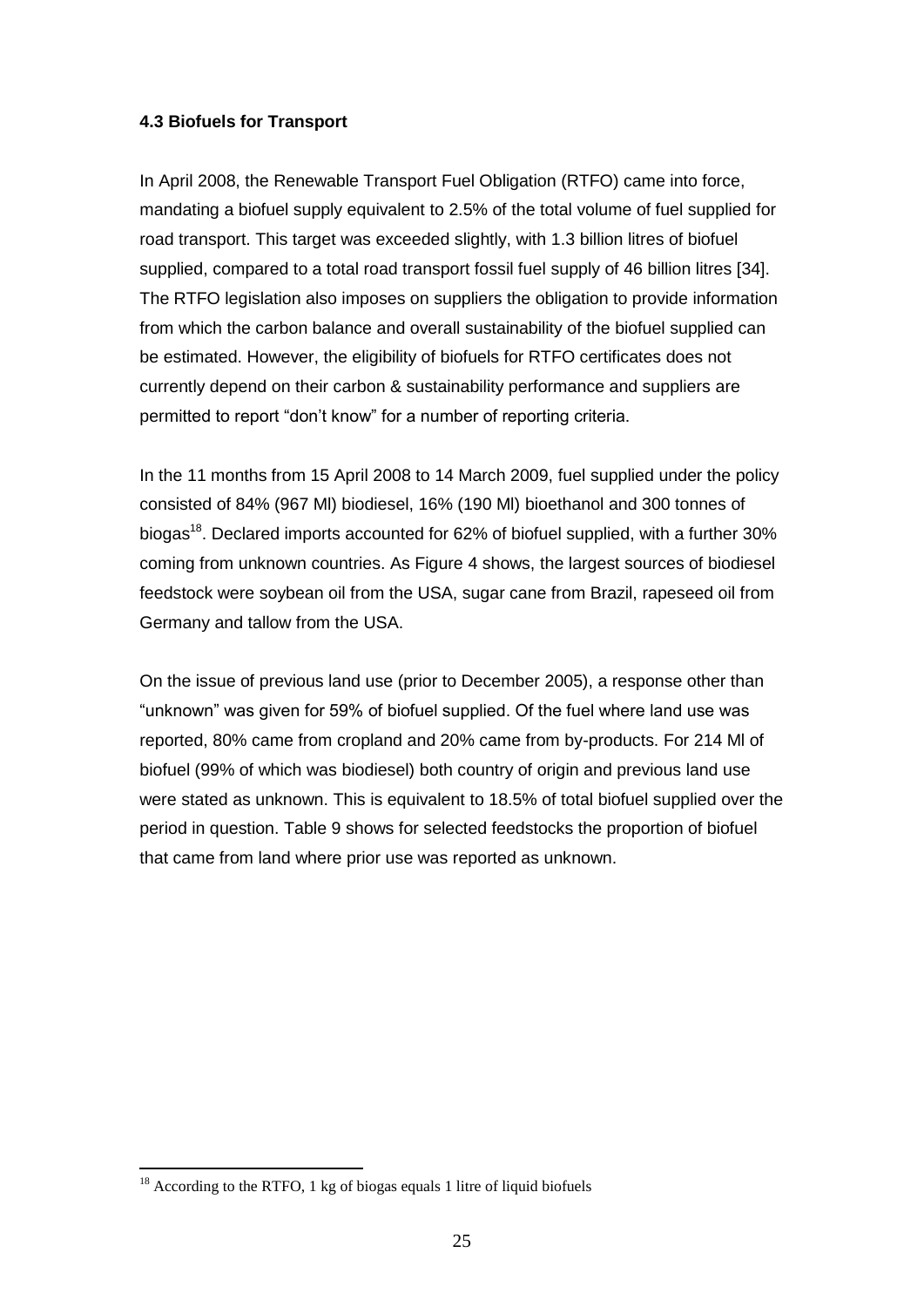**Table 9:** Proportions of biofuel for which land-use prior to December 2005 was reported as unknown

| Feedstock    | <b>Biofuel</b>  |  |  |  |
|--------------|-----------------|--|--|--|
|              |                 |  |  |  |
|              | <b>Supplied</b> |  |  |  |
|              | (litres)        |  |  |  |
| Rape unknown | 155,051,126     |  |  |  |
| Rape total   | 282,271,110     |  |  |  |
| Unknown%     | 55%             |  |  |  |
|              |                 |  |  |  |
| Palm unknown | 50,596,259      |  |  |  |
| Palm total   | 113,349,282     |  |  |  |
| Unknown%     | 45%             |  |  |  |
|              |                 |  |  |  |
| Soy unknown  | 132,185,380     |  |  |  |
| Soy total    | 393,621,337     |  |  |  |
| Unknown%     | 34%             |  |  |  |
|              |                 |  |  |  |
| Cane unknown | 95,178,956      |  |  |  |
| Cane total   | 154,236,820     |  |  |  |
| Unknown%     | 62%             |  |  |  |

#### **Source:** [35]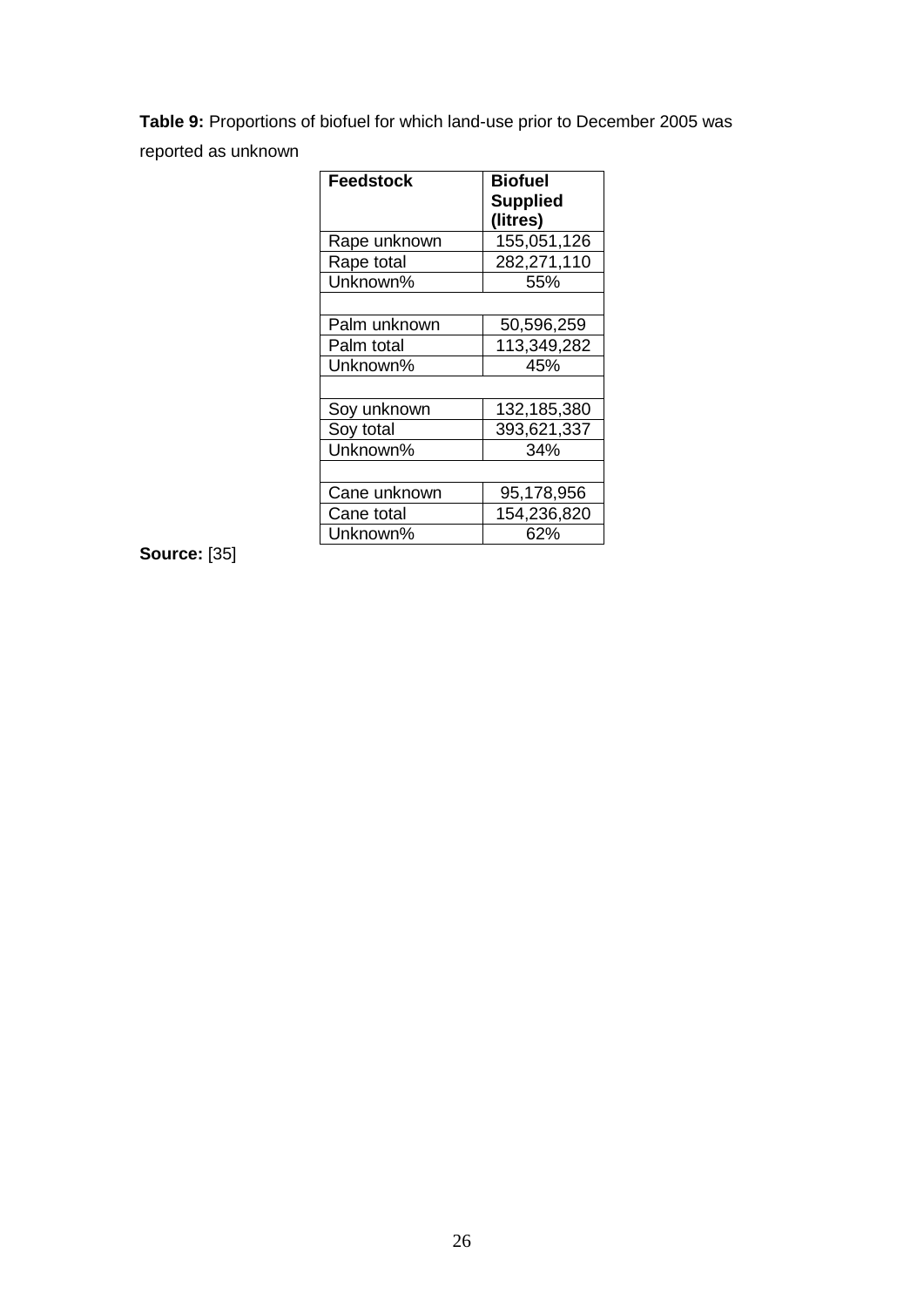

**Figure 4:** Biofuel Feedstocks and country of origin under the RTFO

**Source:** [35]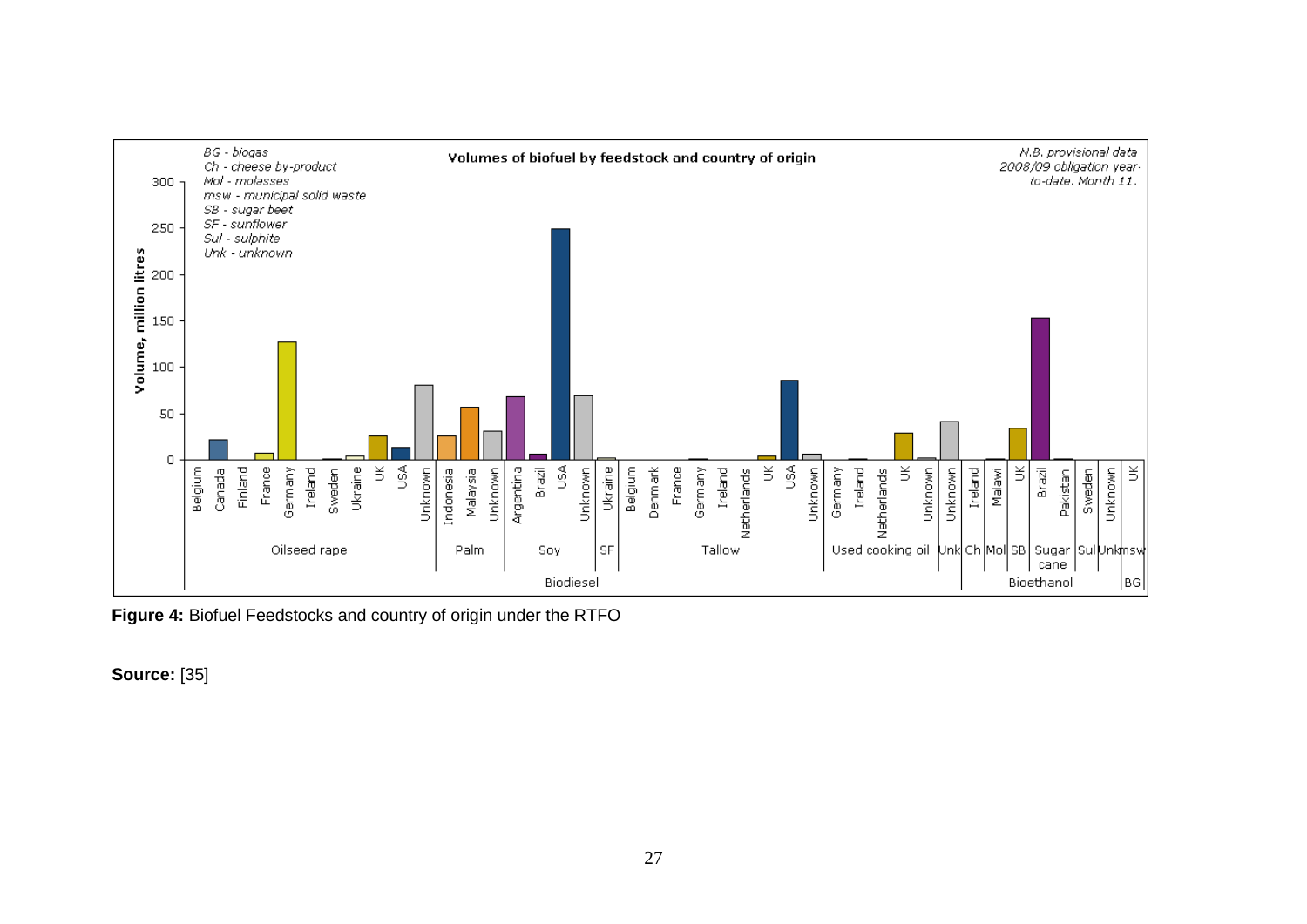In terms of sustainability, the RTFO has its own meta-standard for environmental and social criteria. In addition, certification schemes that meet the majority of the RTFO standard"s criteria are classified as Qualifying Standards. In the first 11 months of the RTFO, 33% of biofuel supplied met some sort of environmental or social standard. Qualifying environmental and social standards were met by 14% of biofuel supplied. In addition, over 90% of oilseed rape and sugar beet of UK origin (5% of total biofuel supplied) met the RTFO environmental standard. A further 13% of fuel supplied met environmental or social standards not classified as Qualifying Standards under the RTFO.

A list of existing and proposed biofuel production plants in the UK is given in Tables 10 and 11. However, development of UK production capacity of bioethanol has not been as rapid as these figures suggest, with only British Sugar's Wissington plant was producing ethanol as of May 2009 according to the European Bioethanol Association<sup>19</sup>. A number of biodiesel producers have suffered in recent years, partly as a result of the competition from US biodiesel which benefited from subsidies for the blending biofuel which could subsequently be exported [36]. In particular, D1 Oils has ceased UK refining and trading operations. Duties imposed by the European Commission on US biodiesel exports as well as the eligibility of biodiesel as *advanced biofuel* under the US Renewable Fuel Standard (a domestic biofuel consumption mandate) may improve market condition for UK producers.

1

<sup>&</sup>lt;sup>19</sup> [www.ebio.org](http://www.ebio.org/)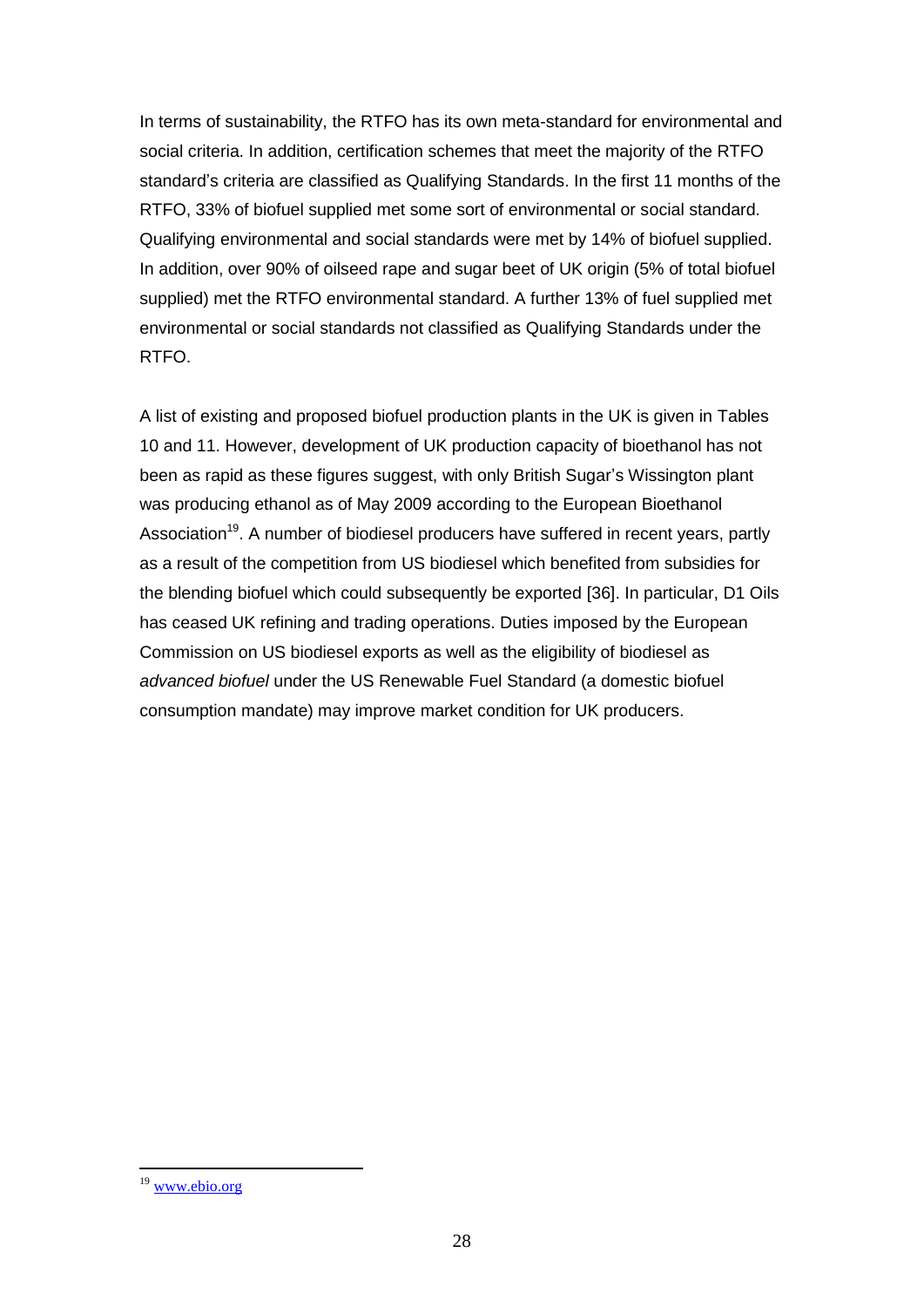| <b>Planned UK Biodiesel Production Facilities* (000 tonnes)</b><br>HGCA |                       |     |       |                         |         |                      |  |
|-------------------------------------------------------------------------|-----------------------|-----|-------|-------------------------|---------|----------------------|--|
| Factory                                                                 | Location              |     |       | 2007/08 2008/09 2009/10 | 2010/11 | Feedstock            |  |
| <b>ABS Biodiesel</b>                                                    | Avonmouth             |     | 225   | 225                     | 225     | Veg oil              |  |
| <b>Argent Energy</b>                                                    | Motherwell            | 45  | 45    | 45                      | 45      | Tallow / Cooking oil |  |
| <b>Argent Energy</b>                                                    | <b>Ellesmere Port</b> |     | 150   | 150                     | 150     | Tallow / Cooking oil |  |
| <b>Biofuel Corp</b>                                                     | <b>Seal Sands</b>     | 250 | 650   | 650                     | 650     | <b>OSR</b>           |  |
| <b>DMF Biodiesel</b>                                                    | Fife                  | 110 | 110   | 110                     | 110     | OSR                  |  |
| D1 Oils                                                                 | Hull                  | 42  | 220   | 320                     | 320     | Soy (Jatropha)       |  |
| D1 Oils                                                                 | Merseyside            | 50  |       |                         |         | Soy (Jatropha)       |  |
| Greenergy                                                               | Immingham             | 200 | 200   | 200                     | 200     | OSR                  |  |
| <b>Ebony Solutions</b>                                                  | Cheshire              | 200 | 200   | 200                     | 200     | OSR / Soy            |  |
| Goes on Green                                                           | <b>Tyne and Wear</b>  |     |       | 30                      | 180     | Cooking oil          |  |
| Ineos                                                                   | Grangemouth           |     | 500   | 500                     | 500     | <b>OSR</b>           |  |
| <b>Tees Valley</b>                                                      | <b>Stockton</b>       |     | 170   | 170                     | 170     | <b>OSR</b>           |  |
| <b>Total fuel</b>                                                       |                       | 897 | 2,570 | 2.670                   | 2,670   |                      |  |

**Table 10:** UK planned biodiesel production capacity

NOTE- can you give the full name to OSR?

**Source:** [37]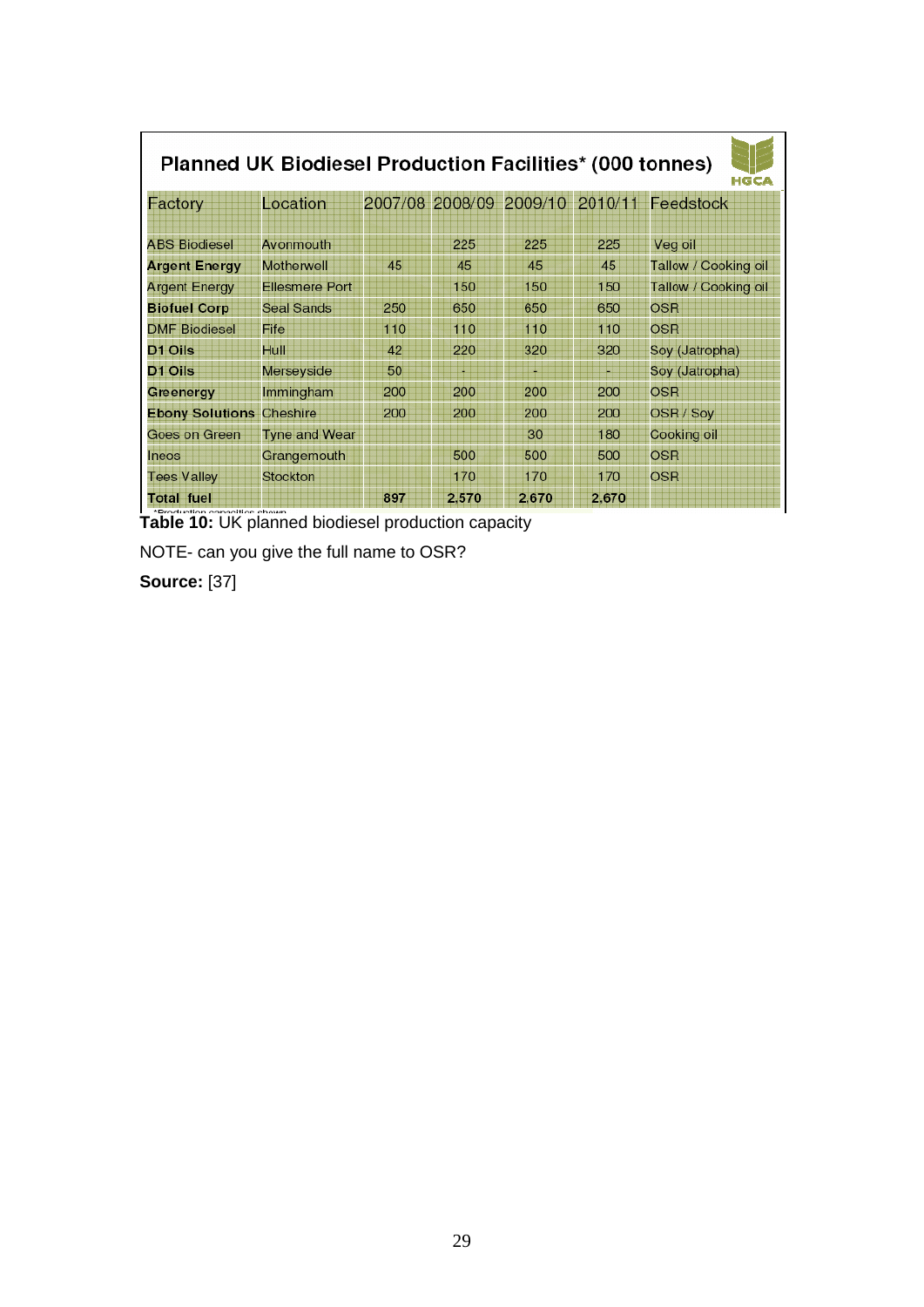| Factory               | Location   | Supplier            | 2008/09 | 2009/10 | 2010/11 | Feedstock         |
|-----------------------|------------|---------------------|---------|---------|---------|-------------------|
| Abengoa               | Immingham  |                     | 400     | 400     | 400     | Wheat             |
| <b>ABF/BP/Dupont</b>  | Immingham  | Frontier            |         | 370     | 370     | Wheat             |
| <b>Bioethanol Ltd</b> | Immingham  | Centaur             | 100     | 100     | 100     | Wheat             |
| <b>British Sugar</b>  | Wissington |                     | 55      | 55      | 55      | <b>Sugar Beet</b> |
| Ensus / Shell         | Teeside    |                     | 360     | 360     | 360     | Wheat             |
| <b>Green Spirit</b>   | Grimsby    | Gleadell            |         | 200     | 200     | Wheat             |
| <b>Green Spirit</b>   | Somerset   | <b>Wessex Grain</b> | 105     | 105     | 105     | Wheat             |
| Roquette              | Corby 1    |                     | 95      | 95      | 95      | Wheat             |
| Roquette              | Corby 2    |                     |         |         | 95      | Wheat             |
| Vireol                | Grimsby    |                     |         | 150     | 150     | Wheat             |
| <b>Total fuel</b>     |            |                     | 1,115   | 1,835   | 1.930   |                   |

**Table 11:** UK planned bioethanol production capacity

**Source:** [37]

г

#### **5. Biomass Prices**

Indicative prices for biomass resources are given in Table 12. Since no official biomass price statistics are collected in the UK (with the exception of the fossil fuel prices shown), the usual health warnings apply. A single exchange rate of £1=€1.40 is applied in the table. However the £:€ exchange rate has altered significantly since 2007 (see footnote 6).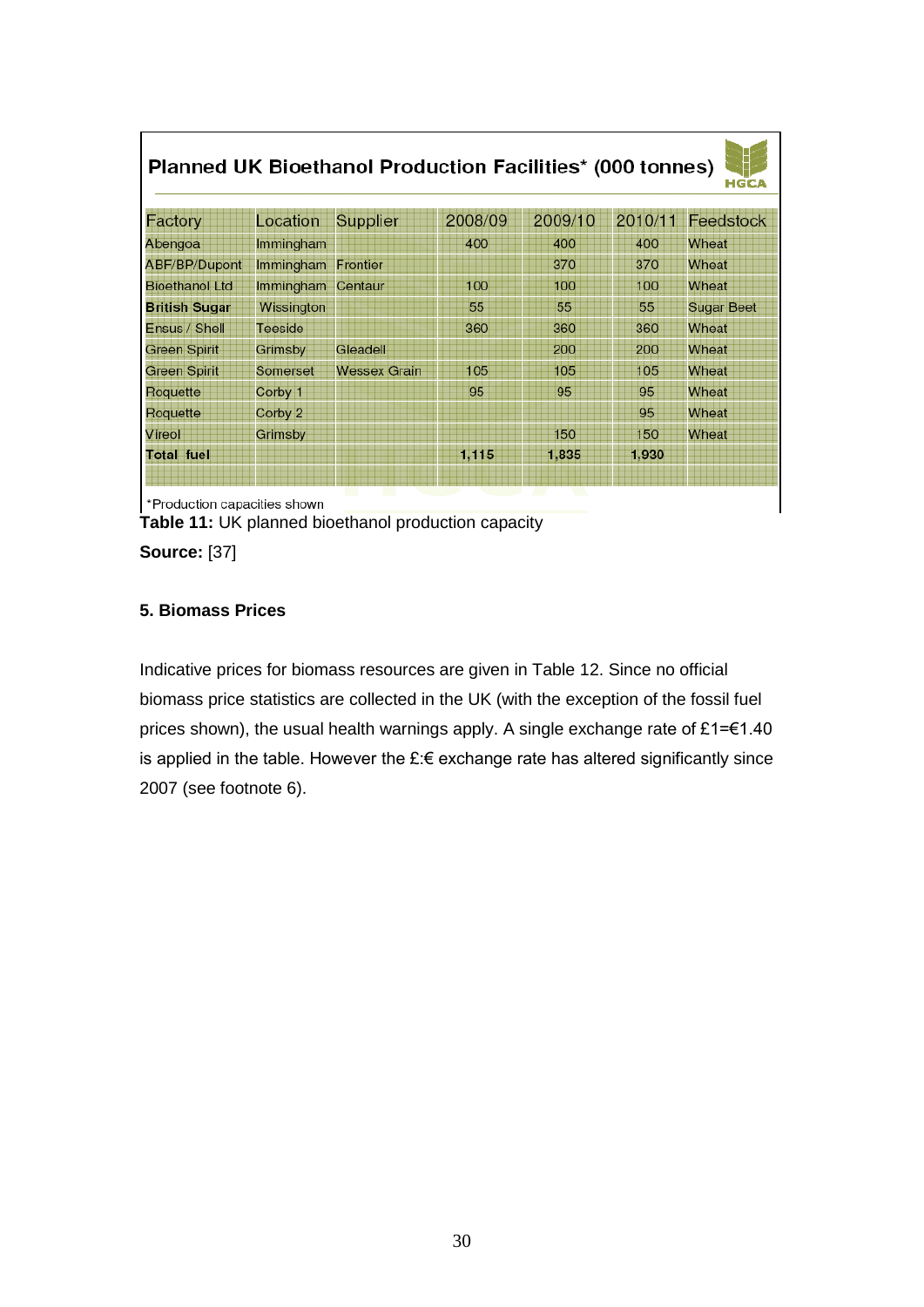| <b>Table 12: Prices of Fuels in the UK</b> |  |  |  |  |  |  |  |  |
|--------------------------------------------|--|--|--|--|--|--|--|--|
|--------------------------------------------|--|--|--|--|--|--|--|--|

|                                             | 2007-<br>08 |            | 2007<br>Avg |            | 2007-<br>08 |            | Source,<br><b>Comments</b>  |
|---------------------------------------------|-------------|------------|-------------|------------|-------------|------------|-----------------------------|
|                                             | Low         |            |             |            | <b>High</b> |            |                             |
|                                             | <b>GBP</b>  | <b>EUR</b> | <b>GBP</b>  | <b>EUR</b> | <b>GBP</b>  | <b>EUR</b> |                             |
| <b>Woody Biomass</b>                        |             |            |             |            |             |            |                             |
| Forestry                                    | 15.00       | 21.00      |             |            | 22.00       | 30.80      | $[20]$                      |
| <b>Residues</b><br>(E/t)                    |             |            |             |            |             |            |                             |
| Unprocessed                                 | (20.00)     | (28.00)    |             |            | 0.00        | 0.00       |                             |
| Wood Waste                                  |             |            |             |            |             |            | $[38]$ – prices<br>are 2009 |
| - High Grade                                |             |            |             |            |             |            | gate fees                   |
| (E/t)                                       |             |            |             |            |             |            | paid to                     |
| Unprocessed                                 | (35.00)     | (49.00)    |             |            | (17.00)     | (23.80)    | recycling                   |
| Wood Waste                                  |             |            |             |            |             |            | facilities for              |
| - Low Grade                                 |             |            |             |            |             |            | disposal of                 |
| (E/t)                                       |             |            |             |            |             |            | waste wood                  |
| $P$ ellets $-$                              | 132.14      | 185.00     |             |            | 165.71      | 232.00     | $[39]$ – prices             |
| Loose                                       |             |            |             |            |             |            | originally                  |
| Household                                   |             |            |             |            |             |            | given in                    |
| (E/t)                                       |             |            |             |            |             |            | Euros                       |
| Pellets,                                    | 96.43       | 135.00     |             |            | 117.86      | 165.00     |                             |
| CIF/ARA (£/t)                               |             |            |             |            |             |            |                             |
| <b>Imported Biomass</b>                     |             |            |             |            |             |            |                             |
| Palm Kernels                                | 7.97        | 11.16      |             |            | 8.09        | 11.33      | $[40]$                      |
| (£/GJ                                       |             |            |             |            |             |            |                             |
| delivered)                                  |             |            |             |            |             |            |                             |
| <b>Olive Cake</b>                           | 5.03        | 7.04       |             |            | 5.35        | 7.49       |                             |
| (E/GJ)                                      |             |            |             |            |             |            |                             |
| delivered)                                  |             |            |             |            |             |            |                             |
| Sunflower<br><b>Husk Pellet</b>             | 5.80        | 8.12       |             |            | 5.98        | 232.00     |                             |
| (E/GJ)                                      |             |            |             |            |             |            |                             |
| delivered)                                  |             |            |             |            |             |            |                             |
| <b>Other Biomass</b>                        |             |            |             |            |             |            |                             |
| Straw (£/t)                                 |             |            | 35.00       | 49.00      |             |            | $[20]$                      |
| <b>Poultry Litter</b>                       |             |            | 10.00       | 14.00      |             |            |                             |
| (E/t)                                       |             |            |             |            |             |            |                             |
| <b>Fossil Fuel - industrial consumers *</b> |             |            |             |            |             |            |                             |
| Coal $(E/t)$                                |             |            | 46.49       | 65.09      | 63.47       | 88.86      | $[41]$                      |
| <b>Heavy Fuel</b>                           | 242.40      | 339.36     | 269.70      | 377.58     | 519.40      | 727.16     |                             |
| $Oil$ (£/t)                                 |             |            |             |            |             |            |                             |
| Gas Oil (£/t)                               | 376.00      | 526.40     | 400.30      | 560.42     | 679.00      | 232.00     |                             |
| Electricity                                 | 5.09        | 7.13       | 5.45        | 7.63       | 8.67        | 12.14      |                             |
| (pence/kWh)                                 |             |            |             |            |             |            |                             |
| <b>Natural Gas</b>                          | 1.19        | 1.66       | 1.33        | 1.86       | 2.48        | 3.47       |                             |
| (pence/kWh)                                 |             |            |             |            |             |            |                             |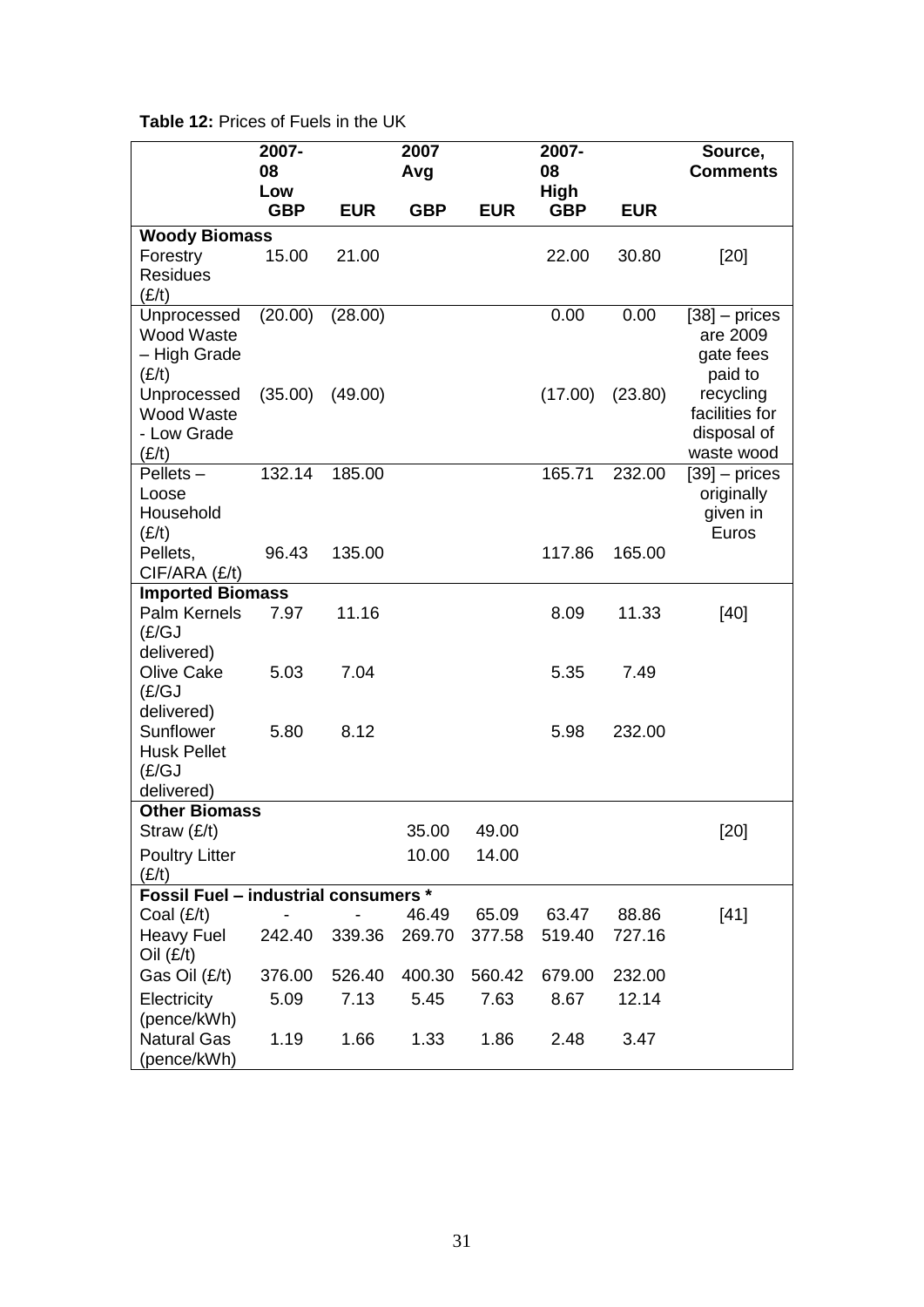| Table 12 cont/                        |        |        |        |        |        |        |                 |  |
|---------------------------------------|--------|--------|--------|--------|--------|--------|-----------------|--|
| Fossil Fuel – at power plants *       |        |        |        |        |        |        |                 |  |
| Coal $(E/t)$                          | 38.11  | 53.35  | 41.16  | 57.62  | 72.51  | 101.51 | $[41]$          |  |
| Oil (excl.                            | 208.60 | 292.04 | 240.27 | 336.38 | 369.49 | 517.29 |                 |  |
| transport                             |        |        |        |        |        |        |                 |  |
| applications)                         |        |        |        |        |        |        |                 |  |
| (E/t)                                 |        | 1.34   | 1.24   |        |        |        |                 |  |
| <b>Natural Gas</b><br>(pence/kWh)     | 0.96   |        |        | 1.73   | 2.06   | 2.88   |                 |  |
| <b>Transport Fuels - retail price</b> |        |        |        |        |        |        |                 |  |
| <b>Premium</b>                        | 88.39  | 123.75 | 94.24  | 131.94 | 126.04 | 176.46 | $[41]$          |  |
| Unleaded                              |        |        |        |        |        |        |                 |  |
| Petrol                                |        |        |        |        |        |        |                 |  |
| (pence/litre)                         |        |        |        |        |        |        |                 |  |
| <b>Ultra Low</b>                      | 92.16  | 129.02 | 96.85  | 135.59 | 132.98 | 186.17 |                 |  |
| Sulphur                               |        |        |        |        |        |        |                 |  |
| <b>Diesel</b>                         |        |        |        |        |        |        |                 |  |
| (pence/litre)                         |        |        |        |        |        |        |                 |  |
| <b>Transport Biofuels</b>             |        |        |        |        |        |        |                 |  |
| E85                                   |        |        | 93.90  | 131.46 |        |        | $[42]$          |  |
| (pence/litre)                         |        |        |        |        |        |        |                 |  |
| <b>B30</b>                            |        |        | 102    | 143    |        |        | $[43]$ price is |  |
| (pence/litre)                         |        |        |        |        |        |        | for June 2009   |  |
| Notes:                                |        |        |        |        |        |        |                 |  |

\* Prices exclude VAT and Climate Change Levy

#### **6. Biomass Import – Export, 2006**

Aside from the information shown elsewhere in this report, little detailed data concerning imports and exports of bioenergy is available. Table 13 shows the 2006 imports and exports of types of biomass that have important energy uses. However, it should also be noted that many of these products have important non-energy uses in the food, animal feed or material sectors.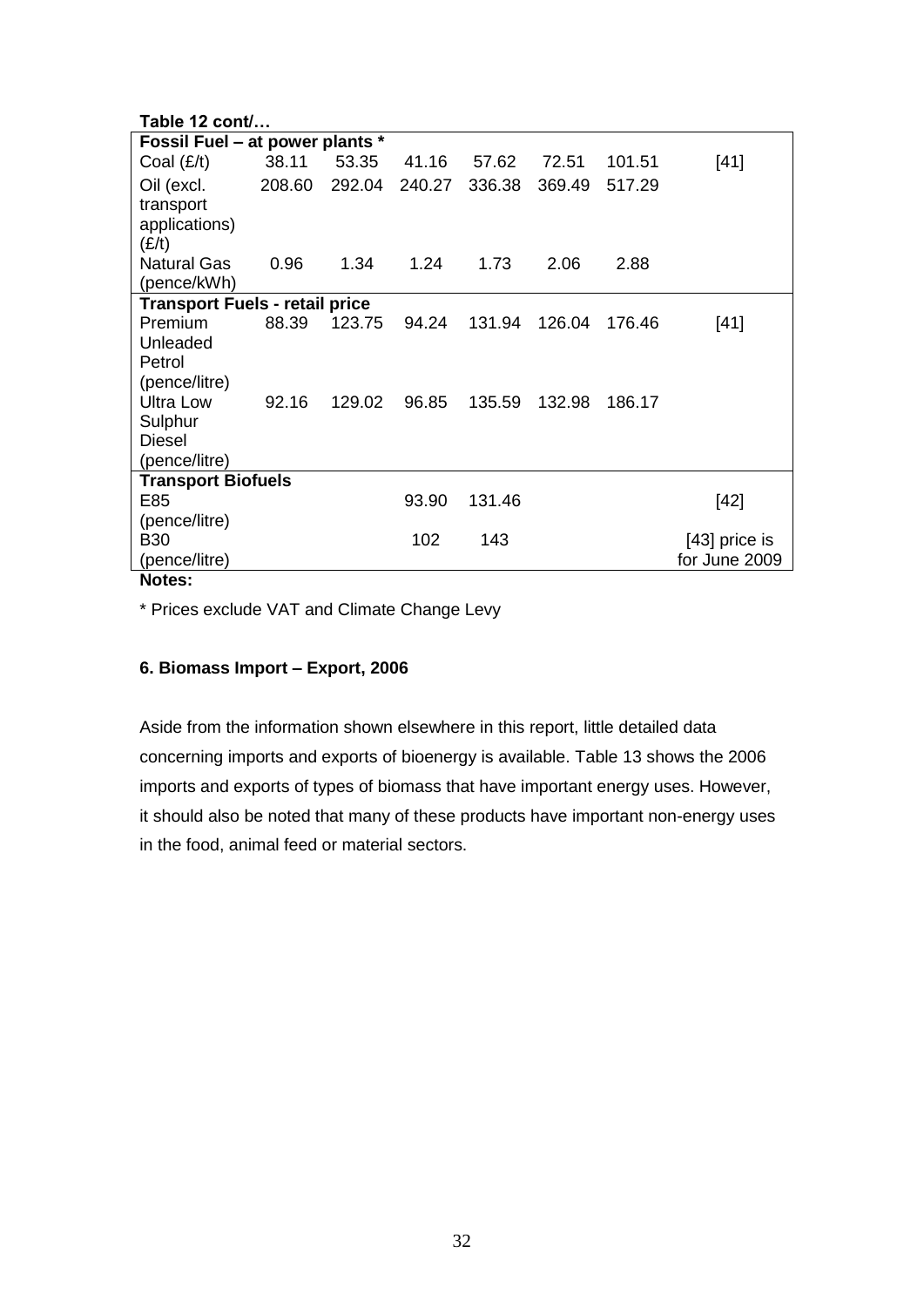| <b>CN Code</b>                      | <b>Description</b>         | <b>Import</b><br><b>Volume</b><br>(t) | Import<br>Value<br>(€)* | <b>Export</b><br><b>Volume</b><br>(t) | <b>Export</b><br>Value (€)* |  |
|-------------------------------------|----------------------------|---------------------------------------|-------------------------|---------------------------------------|-----------------------------|--|
| Wood                                |                            |                                       |                         |                                       |                             |  |
| 44012100,<br>44012200               | Wood chips                 | 110,955                               | 6,313,539               | 48,056                                | 4,571,084                   |  |
| 44011000                            | Fuel wood                  | 8,396                                 | 3,925,898               | 119,550                               | 5,175,306                   |  |
| 44013010                            | Sawdust                    | 93,309                                | 10350078                | 5,665                                 | 979321                      |  |
| 44013090                            | Agglomerated<br>wood waste | 129,486                               | 19,345,803              | 8,996                                 | 2,624,555                   |  |
| <b>Tall Oil</b>                     |                            |                                       |                         |                                       |                             |  |
| 38030010,<br>38030090               | Tall Oil                   | 3,314                                 | 2,094,786               | 99                                    | 433,104                     |  |
| <b>Ethanol</b>                      |                            |                                       |                         |                                       |                             |  |
| 22071000                            | Undenatured                | 247                                   | 151,496,593             | 101                                   | 106,374,614                 |  |
| 22072000                            | Denatured                  | 36                                    | 18,523,968              | 5                                     | 10,325,442                  |  |
| 29091900                            | <b>ETBE</b>                | 14,041                                | 410,847,354             | 16,124                                | 28,237,966                  |  |
| Vegetable<br>Oil<br><b>Residues</b> |                            |                                       |                         |                                       |                             |  |
| 23063000                            | Palm                       | 401,616                               | 46,291,875              | 3,610                                 | 438,481                     |  |
| 23066000                            | Sunflower                  | 666,214                               | 70,289,533              | 24,323                                | 1,902,422                   |  |

**Table 13:** Imports and exports of most important bioenergy products in 2007

#### **Notes:**

**\*** Original data given in GBP, converted to Euro at £1=€1.4

\*\* Data for ethanol 2207 given in million litres

#### **Source:** [44]

#### **7. Barriers and Opportunities for International Bioenergy Trade**

The main drivers for international bioenergy trade in the UK are the RO and RTFO, both of which provide a guaranteed market for renewable energy without specifying that eligible biomass be sourced domestically. Of the two policies, the RTFO appears to be the greater driver to bioenergy trade. This is because, although both obligations can be fulfilled through payment of a buy-out price, the  $1<sup>st</sup>$  year RTFO target has been fully met through supply of biofuel whereas the value of the buy-out fund continues to be significant in the RO. In addition, the maintenance of the quantitative cap for co-firing within the RO provides a continued source of uncertainty as to the commercial viability of co-firing as total co-fired generation nears the 12.5% cap. On the other hand, the introduction of a headroom mechanism in RO Order 2009 should provide greater certainty regarding the commercial viability of renewable generation projects at the margin. This is because the headroom mechanism enables the total level of the Obligation to increase if expected renewable supply nears the level of the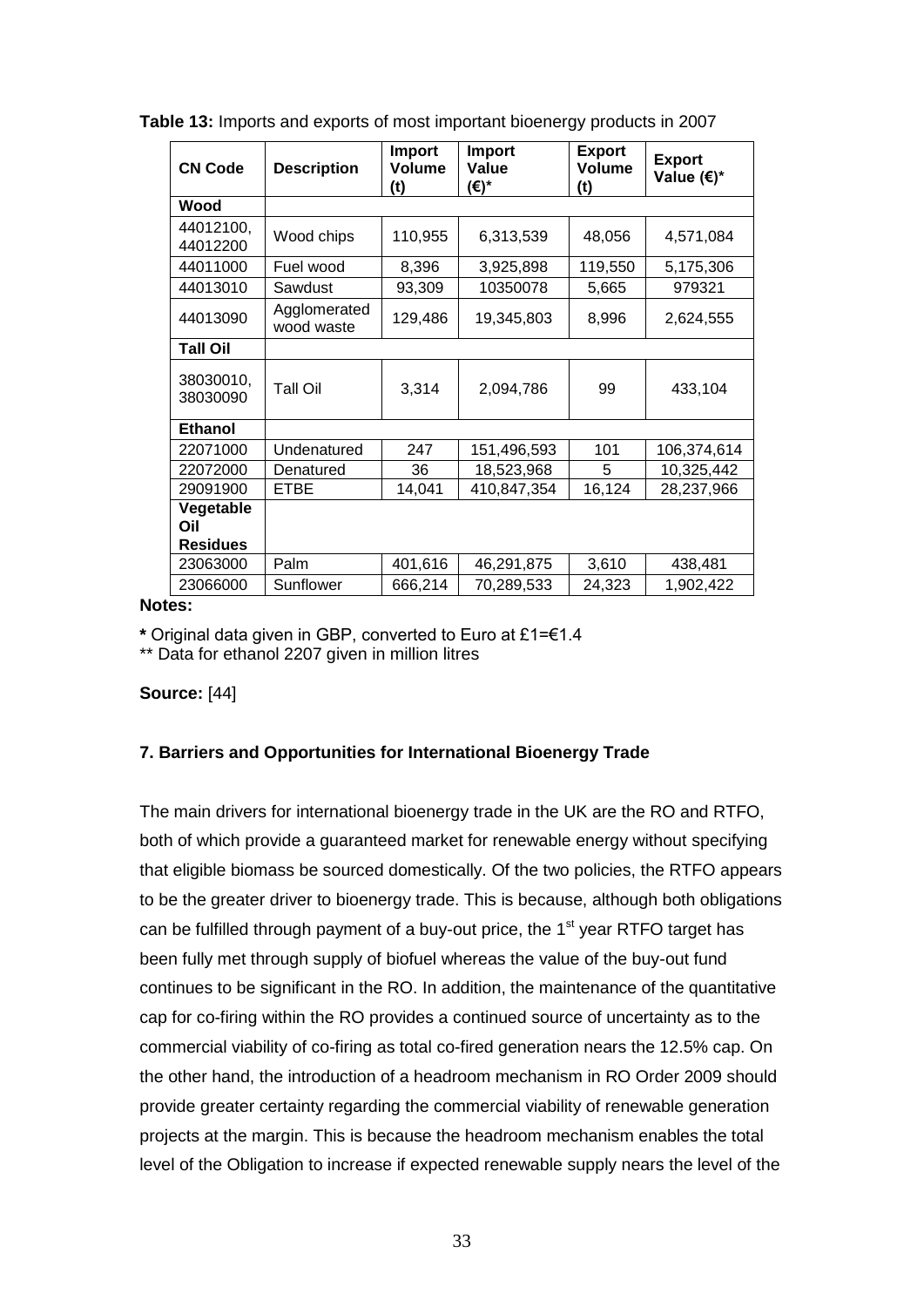Obligation. In addition, the construction of a number of new biomass plants should provide a permanent and more stable market for biomass in the electricity market.

The transport biofuels market in 2008/09 has been dominated by imports. The import-dependency in UK biofuel consumption may diminish in the near-future as a result of the anti-dumping and countervailing duty imposed by the European Union on exports of biodiesel from the US [36]. This may also provide an opportunity for imports of feedstock and export of biofuel by UK producers.

Further analysis of drivers and barriers to bioenergy trade was conducted as part of the Eubionet III project [45]. This analysis identified the following barriers and opportunities:

#### **Barriers<sup>20</sup>**

- Concerns have been raised about the potential for increased biomass production to impact negatively on the availability of land and on existing markets through rising commodity prices, as food and non-food markets compete for the same crops.
- Sustainability of biomass production has been raised as a concern and a barrier to expanding biomass trade especially from "environmentally sensitive ecosystems", like south America, parts of Asia, etc as well as specific feedstocks like palm kernels.
- Immature market established product specifications and market information still developing. Need to establish supply infrastructure
- As biomass, especially condensed forms like pellets, are related to the price of fossil fuels, recent markets are not very favourable as oil and coal prices present decreasing trends.

#### **Opportunities**

- A broader variety of feedstocks may become available in the longer term with advances in logistics and biomass conversion technologies.
- New markets for environmentally damaging residue dumping or more efficient use of currently low zero or negatively valued products could be created.

<sup>1</sup>  $20$  Barriers have been studied in considerable details by Task 40 members. Please visit [www.bioenergytrade.org](http://www.bioenergytrade.org/) for relevant documents.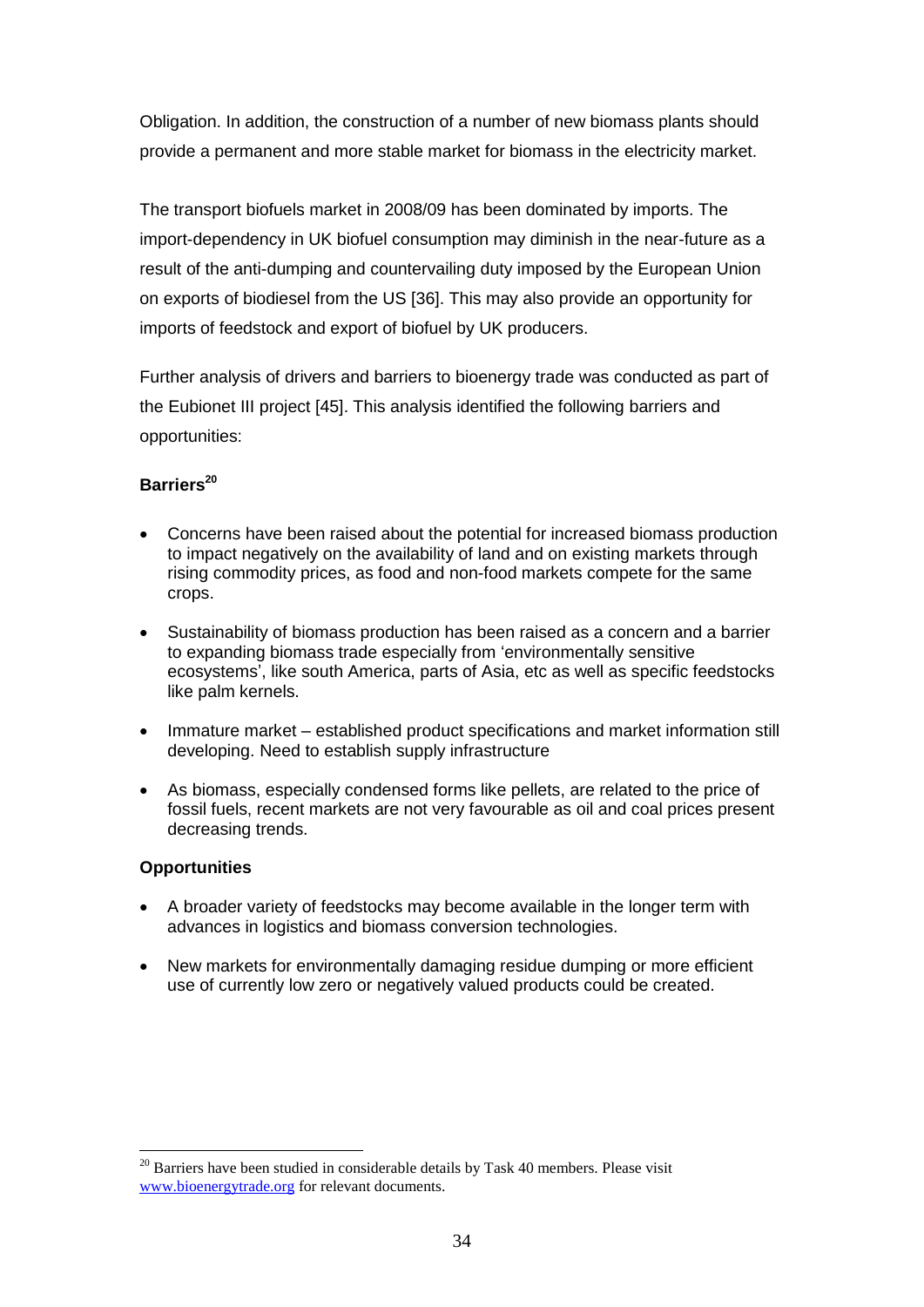#### **8. Conclusions**

Since the last UK Country Report update of December 2007, various significant developments can be noticed:

- An increase use of renewables for electricity generation as a whole, notably including a rapid increase in installed capacity of stand-alone biomass plants
- The continued failure of energy crops schemes to encourage the use of dedicate energy crops in the heat and power sectors
- A decline in the level of electricity generation from co-firing
- Increased use and production of biofuels for transport
- Advances in sustainability and certification issues resulting from the requirement to report on the origin of biomass supplied to the electricity and transport sectors.

International bioenergy trade in gaining in strength as the number of countries trading in biomass for energy is increasing, of which the UK is a good example. This trend is likely to continue given the size of the UK market, and policies that favour RE and in particular biofuels.

However, little can be added with regard to the rules that govern bioenergy trade which remain often unclear and confusing. Problems with statistical classification, quality standards, certification, sustainability issues, are good examples.

The UK has considerable potential for expansion of bioenergy trade as favourable policies will further strengthen the bioenergy market. Although UK has considerable capacity to supply this market from domestic sources, there are various reasons why international bioenergy trade is expected to play much greater role in the future, as stated in the previous report: i) the UK market is potentially quite large; ii) the cost of feedstocks are high in comparison to many other countries; iii) the need to allow market forces to have a much greater role, which is highly likely to result in largescale imports. Doubts still hang over the co-firing market for two main reasons: i) the amount of benefits that co-firing may ultimately receive, and ii) the potential role of clean coal technology and the possible impacts on co-firing. The long-term future of this industry requires that these uncertainties be removed.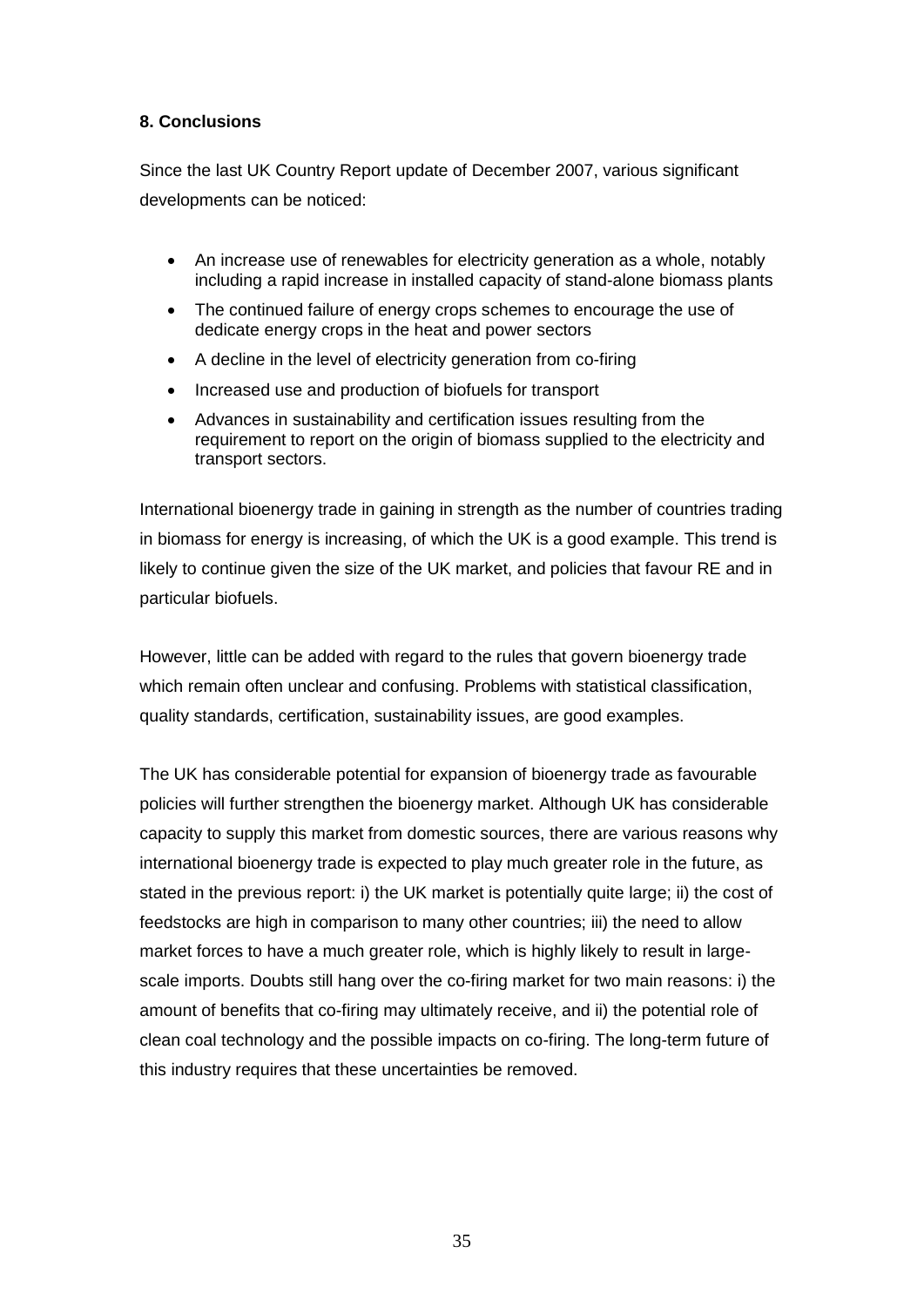Despite advances in certification/sustainability standards, it remains a serious issue that needs careful handling to ensure that it enhances rather hinder the development of RE, particularly biofuels.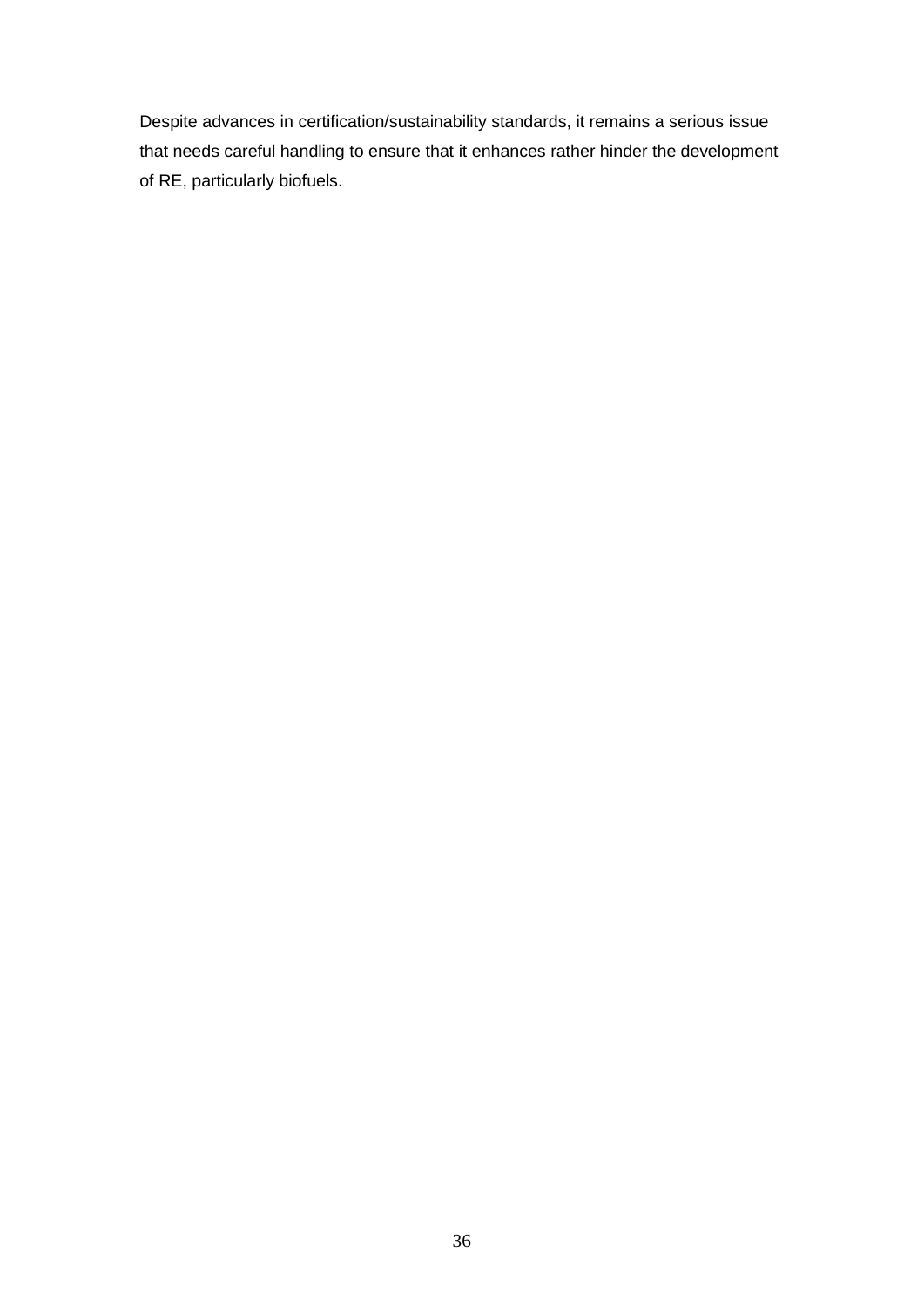#### **9. References**

- [1] National Statistics, 2008. *Population Estimates: UK population grows to 60,975,000*. [Accessed 18/06/2009]; Available from: [http://www.statistics.gov.uk/cci/nugget.asp?id=6.](http://www.statistics.gov.uk/cci/nugget.asp?id=6)
- [2] HM Treasury, 2007. *GDP Deflators at Market Prices, and Money GDP*. [Accessed 18/06/2009]; Available from: [http://www.hm](http://www.hm-treasury.gov.uk/data_gdp_fig.htm)[treasury.gov.uk/data\\_gdp\\_fig.htm.](http://www.hm-treasury.gov.uk/data_gdp_fig.htm)
- [3] DEFRA, 2008. *Agriculture in the UK 2008 - Tables & Charts*. [Accessed 18/06/2009]; Available from:

https://statistics.defra.gov.uk/esg/publications/auk/2008/excel.asp.

[4] National Statistics. United Kingdom National Accounts: The Blue Book 2007*.* National Statistics. 2007.

[http://www.statistics.gov.uk/downloads/theme\\_economy/Blue\\_Book\\_2007\\_web.pdf](http://www.statistics.gov.uk/downloads/theme_economy/Blue_Book_2007_web.pdf)

- [5] DEFRA, 2009. *e-Digest Statistics about:Climate Change*. [Accessed 19/06/2009]; Available from: [http://www.defra.gov.uk/environment/statistics/globatmos/.](http://www.defra.gov.uk/environment/statistics/globatmos/)
- [6] DEFRA. 4NC: The UK's Fourth National Communication under the United Nations Framework Convention on Climate Change*.* DEFRA. 2006. <http://unfccc.int/resource/docs/natc/uknc4.pdf>
- [7] DBERR. Digest of United Kingdom Energy Statistics (DUKES 2008)*.* Department for Business Enterprise and Regulatory Reform. 2008. <http://www.dti.gov.uk/energy/statistics/publications/>
- [8] DBERR. UK Renewable Energy Strategy Consultation Document*.* 2008.
- [http://www.opinionsuite.com/berr/download?filename=uk-renewable-energy](http://www.opinionsuite.com/berr/download?filename=uk-renewable-energy-strategy-consultation-document)[strategy-consultation-document](http://www.opinionsuite.com/berr/download?filename=uk-renewable-energy-strategy-consultation-document)
- [9] HM Government, 2006. *Climate Change The UK Programme 2006.*
- [10] Climate Change Act 2008. Office of Public Sector Information, London. [http://www.opsi.gov.uk/acts/acts2008/pdf/ukpga\\_20080027\\_en.pdf](http://www.opsi.gov.uk/acts/acts2008/pdf/ukpga_20080027_en.pdf)
- [11] European Parliament and Council. Directive 2009/28/EC of the European Parliament and of the Council of 23 April 2009 on the promotion of the use of energy from renewable sources and amending and subsequently repealing Directives 2001/77/EC and 2003/30/EC*.* Official Journal of the European Communities 2009; Vol 140, Number: p.
- [12] European-Parliament-and-Council. Directive 2003/30/EC of the European Parliament and of the Council of 8 May 2003 on the promotion of the use of biofuels or other renewable fuels for transport*.* Official Journal of the European Communities 2003; Vol L123, Number: p.
- [13] European Commission. Biofuel issues in the new legislation on the promotion of renewable energy. Public consultation exercise, April – May 2007*.* European Commission. 2007.
- [14] The Renewables Obligation Order 2009. Office of Public Sector Information, London. [http://www.opsi.gov.uk/si/si2009/pdf/uksi\\_20090785\\_en.pdf](http://www.opsi.gov.uk/si/si2009/pdf/uksi_20090785_en.pdf)
- [15] HMRC. Climate Change Levy: Rates*.* HM Revenue and Customs. 2008. <http://www.hmrc.gov.uk/budget2008/bn84.pdf>

[16] HMRC. Climate Change Levy - introduction*.* HM Revenue and Customs. 2006. [http://customs.hmrc.gov.uk/channelsPortalWebApp/channelsPortalWebApp.portal?\\_n](http://customs.hmrc.gov.uk/channelsPortalWebApp/channelsPortalWebApp.portal?_nfpb=true&_pageLabel=pageExcise_InfoGuides&propertyType=document&id=HMCE_CL_001174)

[fpb=true&\\_pageLabel=pageExcise\\_InfoGuides&propertyType=document&id](http://customs.hmrc.gov.uk/channelsPortalWebApp/channelsPortalWebApp.portal?_nfpb=true&_pageLabel=pageExcise_InfoGuides&propertyType=document&id=HMCE_CL_001174) [=HMCE\\_CL\\_001174](http://customs.hmrc.gov.uk/channelsPortalWebApp/channelsPortalWebApp.portal?_nfpb=true&_pageLabel=pageExcise_InfoGuides&propertyType=document&id=HMCE_CL_001174)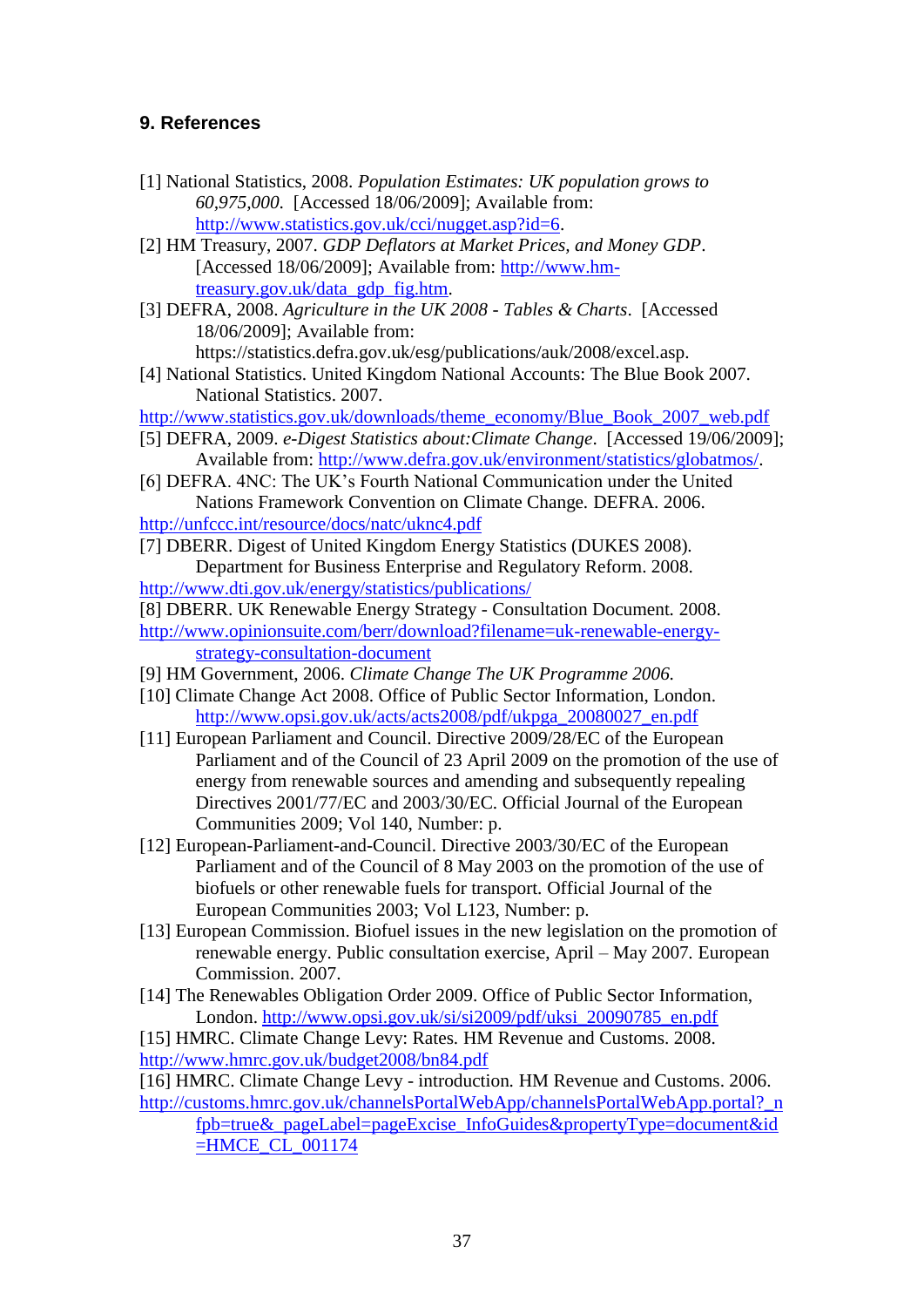[17] DEFRA. EU Emissions Trading Scheme Approved Phase II National Allocation Plan 2008-2012*.* DEFRA. 2007.

[http://www.defra.gov.uk/environment/climatechange/trading/eu/phase2/pdf/nap](http://www.defra.gov.uk/environment/climatechange/trading/eu/phase2/pdf/nap-phase2.pdf)[phase2.pdf](http://www.defra.gov.uk/environment/climatechange/trading/eu/phase2/pdf/nap-phase2.pdf)

[18] Natural England. Rural Development Programme for England: Energy Crops Scheme Establishment Grants Handbook, 2nd edition*.* 2008.

<http://www.naturalengland.org.uk/ourwork/farming/funding/ecs/default.aspx>

[19] DBERR. Digest of United Kingdom Energy Statistics (DUKES 2006)*.* 2007. <http://www.dti.gov.uk/energy/statistics/publications/>

[20] DEFRA. Waste Wood as a Biomass Fuel - Market Information Report*.* 2008. <http://www.defra.gov.uk/environment/waste/topics/pdf/wastewood-biomass.pdf>

- [21] DEFRA, DTI, and DfT. UK Biomass Strategy*.* Department for Environment, Food and Rural Affairs. 2007.
- [http://www.defra.gov.uk/environment/climatechange/uk/energy/renewablefuel/pdf/uk](http://www.defra.gov.uk/environment/climatechange/uk/energy/renewablefuel/pdf/ukbiomassstrategy-0507.pdf) [biomassstrategy-0507.pdf](http://www.defra.gov.uk/environment/climatechange/uk/energy/renewablefuel/pdf/ukbiomassstrategy-0507.pdf)
- [22] Forestry Commission, 2006. *Forestry Statistics 2006*. [Accessed 22/06/2009]; Available from:

[http://www.forestry.gov.uk/website/ForestStats2006.nsf/byunique/index\\_main](http://www.forestry.gov.uk/website/ForestStats2006.nsf/byunique/index_main.html) [.html.](http://www.forestry.gov.uk/website/ForestStats2006.nsf/byunique/index_main.html)

- [23] Kilpatrick J. Addressing the land use issues for non-food crops, in response to increasing fuel and energy generation opportunities. Adas Rosemaund Ltd. 2008.
- [http://www.nnfcc.co.uk/metadot/index.pl?id=8253;isa=DBRow;op=show;dbview\\_id=](http://www.nnfcc.co.uk/metadot/index.pl?id=8253;isa=DBRow;op=show;dbview_id=2539) [2539](http://www.nnfcc.co.uk/metadot/index.pl?id=8253;isa=DBRow;op=show;dbview_id=2539)
- [24] Copeland J and Turley D. National and regional supply/demand balance for agricultural straw in Great Britain*.* Agri-Environment and Land Use Strategy Team, Central Science Laboratory. 2008.
- [http://www.nnfcc.co.uk/metadot/index.pl?id=8331;isa=DBRow;op=show;dbview\\_id=](http://www.nnfcc.co.uk/metadot/index.pl?id=8331;isa=DBRow;op=show;dbview_id=2539) [2539](http://www.nnfcc.co.uk/metadot/index.pl?id=8331;isa=DBRow;op=show;dbview_id=2539)
- [25] Enviros. The Costs of Supplying Renewable Energy*.* DTI. 2005.

<http://www.berr.gov.uk/files/file21118.pdf>

- [26] EPR Ltd, 2009. *Company website*. [Accessed 22/06/2009]; Available from: [http://www.eprl.co.uk/.](http://www.eprl.co.uk/)
- [27] National Grid. The Potential for Renewable Gas in the UK*.* 2009.

<http://www.nationalgrid.com/uk/Media+Centre/Documents/biogas.htm>

- [28] Department for Energy and Climate Change (DECC), Personal Communication.
- [29] Drax Power Ltd. Press release: Drax signs contract with Spencer for supply of biomass co-firing infrastructure*.* 2009.

[http://www.draxgroup.plc.uk/media/press\\_releases/?id=69889](http://www.draxgroup.plc.uk/media/press_releases/?id=69889)

[30] BBC News, 2008. *Coal power plan for nuclear site*. [Accessed 20/06/2009]; Available from:

[http://news.bbc.co.uk/1/hi/scotland/glasgow\\_and\\_west/7739287.stm.](http://news.bbc.co.uk/1/hi/scotland/glasgow_and_west/7739287.stm)

[31] Renewable Energy Foundation. UK Renewable Energy Data, Issue 8. Biomass*.* 2009.

[www.ref.org.uk](http://www.ref.org.uk/)

[32] OFGEM, 2006. *Stations over 50kW accredited for the RO and for the RO & CCL*. [Accessed 02/01/2007]; Available from:

[http://www.ofgem.gov.uk/temp/ofgem/cache/cmsattach/18259\\_Accreditation\\_](http://www.ofgem.gov.uk/temp/ofgem/cache/cmsattach/18259_Accreditation_OVER50kw_Jan.07pub.xls?wtfrom=/ofgem/work/index.jsp§ion=/areasofwork/renewstat)  $OVER50kw_Jan.07pub.xls?wffrom = /ofgem/work/index.jsp&section='areasof$ [work/renewstat.](http://www.ofgem.gov.uk/temp/ofgem/cache/cmsattach/18259_Accreditation_OVER50kw_Jan.07pub.xls?wtfrom=/ofgem/work/index.jsp§ion=/areasofwork/renewstat)